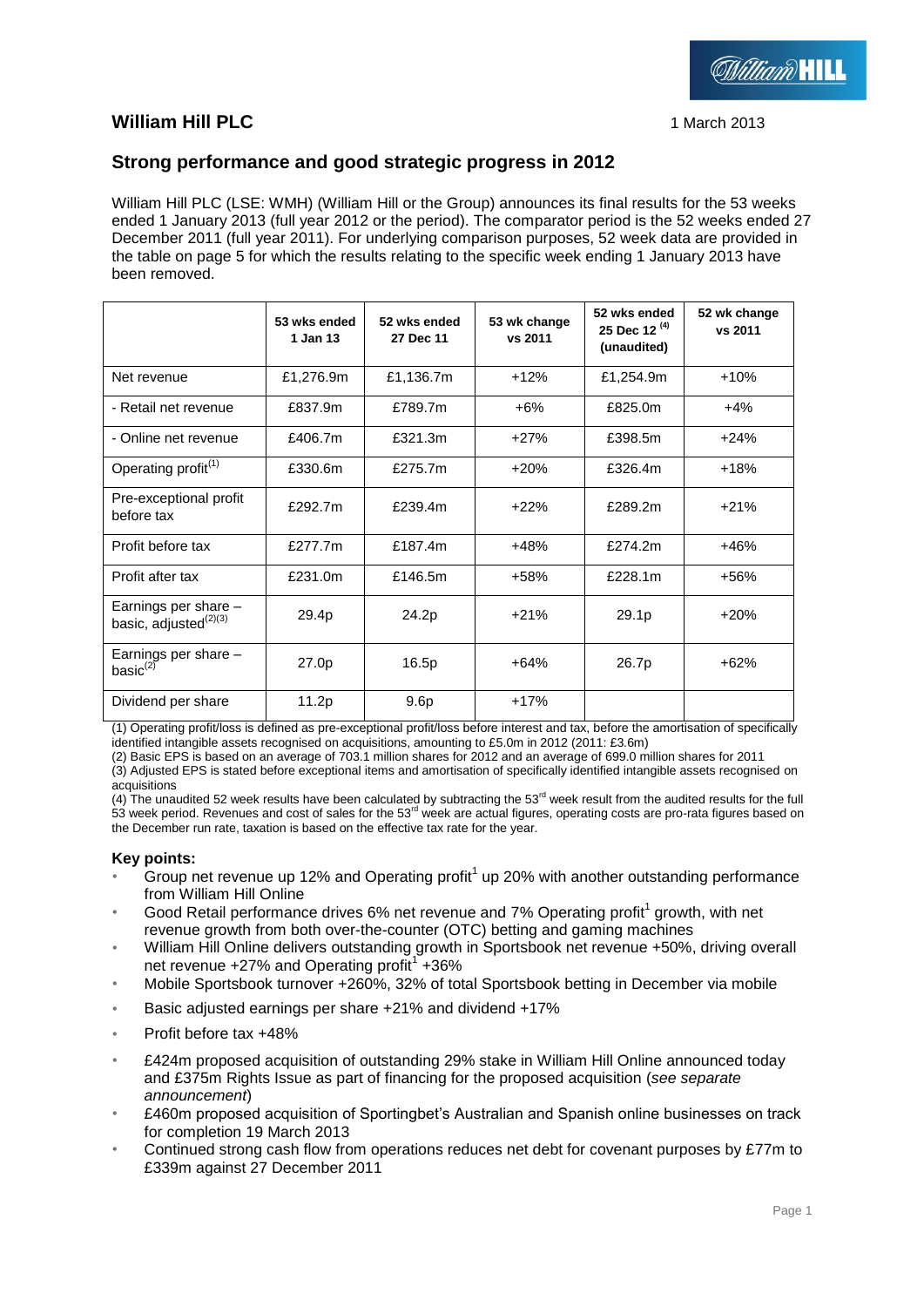Ralph Topping, Chief Executive of William Hill, commented:

"Today marks a major milestone for William Hill as we propose taking full control of William Hill Online. This move rounds off a successful 12 months which have seen us take our first steps into the US and, through the pending Sportingbet acquisition, lay the foundations for growth in the attractive Australian market.

"William Hill Online has consistently delivered strong net revenue growth since it was formed in December 2008. Having been advised of the valuation of Playtech's 29% interest, the Board has concluded that it is in the best interests of our shareholders to exercise our call option to assume full ownership of this attractive, high growth, high performing business.

"At the same time, I am pleased to report that the team has remained tightly focused on operational matters and has delivered a strong 2012 organic performance across both Retail and Online channels. Retail has continued to deliver revenue and profit growth, while William Hill Online recorded another outstanding year, particularly in mobile which has significantly outperformed our expectations and very much remains a high priority for us.

"With our well-recognised William Hill brand, strong management team and multi-channel capability, we are well placed to take full advantage of both the organic growth potential of the enlarged business and the new opportunities that are opening up to us."

| <b>Analyst and investor</b><br>presentation                                                                        |                                                                                                            |                                                                                                      |                                                                                                             |
|--------------------------------------------------------------------------------------------------------------------|------------------------------------------------------------------------------------------------------------|------------------------------------------------------------------------------------------------------|-------------------------------------------------------------------------------------------------------------|
| Meeting:<br>$9.00$ a.m. GMT on<br>1 March 2013<br>The Lincoln Centre<br>18 Lincoln's Inn Fields<br>London WC2A 3ED | Live conference call:<br>Tel UK: 0845 634 0041<br>Tel int'l: +44 (0) 20 8817<br>9301<br>Passcode: 10024786 | Archive conference call<br>(until 15 March 2013)<br>Tel: +44 (0) 20 7769 6425<br>Passcode: 10024786# | Video webcast:<br>www.williamhillplc.com<br>Available live and, until 28<br>February 2014, as an<br>archive |

A separate conference call will be held at 11.00 am GMT **for debt analysts and investors**. Dial-in details are:

UK telephone: 0845 634 0041 International telephone: +44 (0)20 8817 9301 Passcode: 10024781

Archive of the debt call: Telephone: +44 (0)20 7769 6425 Passcode: 10024781#

| <b>Enquiries</b> |                                                                       |                                  |
|------------------|-----------------------------------------------------------------------|----------------------------------|
| William Hill PLC | Ralph Topping, Chief Executive                                        | On 1 March: +44 (0) 20 7404 5959 |
|                  | Neil Cooper, Group Finance Director<br>Lyndsay Wright, Director of IR | Thereafter: +44 (0) 20 8918 3614 |
| <b>Brunswick</b> | Simon Sporborg                                                        | Tel: +44 (0) 20 7404 5959        |
|                  | Sophie Brand                                                          |                                  |
|                  | Oliver Hughes                                                         |                                  |

### **Notes to editors**

William Hill, The Home of Betting, is one of the world's leading listed betting and gaming companies, employing more than 17,000 people. Founded in 1934, it is now the UK's largest bookmaker with more than 2,390 licensed betting offices (LBOs) that provide betting opportunities on a wide range of sporting and non-sporting events, gaming on machines and numbers-based products. William Hill Online [\(www.williamhill.com\)](http://www.williamhill.com/) is one of Europe's leading online betting and gaming businesses, providing customers with the opportunity to access William Hill's products online, through their mobile, by telephone and by text services. William Hill PLC is listed on the London Stock Exchange and generates revenues of over £1.2bn a year.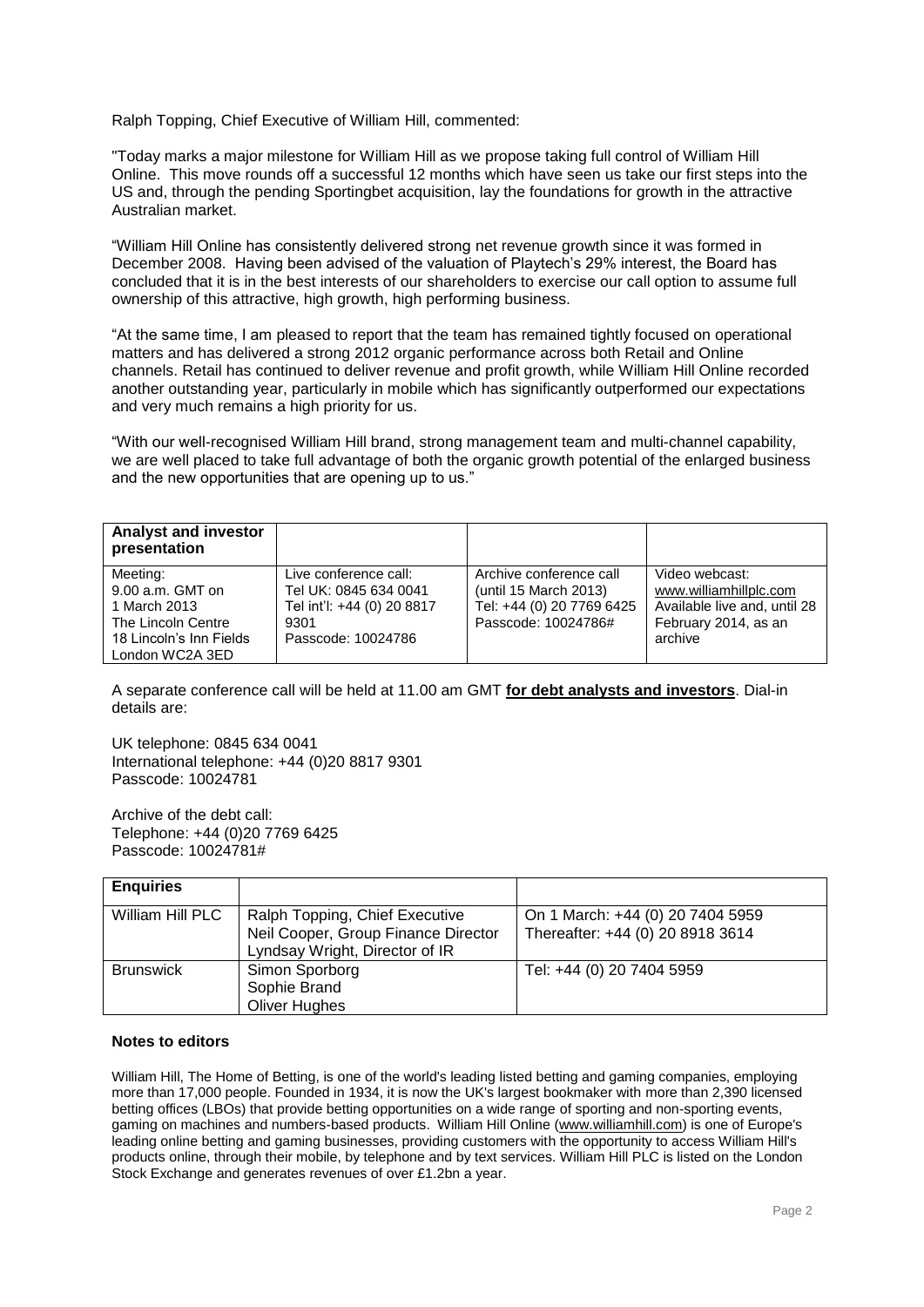#### **Cautionary note regarding forward-looking statements**

These results include statements that are, or may be deemed to be, "forward-looking statements". These forward-looking statements can be identified by the use of forward-looking terminology, including the terms "believes", "estimates", "anticipates", "expects", "intends", "plans", "goal", "target", "aim", "may", "will", "would", "could" or "should" or, in each case, their negative or other variations or comparable terminology. These forwardlooking statements include all matters that are not historical facts. They appear in a number of places throughout these results and the information incorporated by reference into these results and include statements regarding the intentions, beliefs or current expectations of the directors, William Hill or the Group concerning, amongst other things, the results of operations, financial condition, liquidity, prospects, growth, strategies and dividend policy of William Hill and the industry in which it operates.

By their nature, forward-looking statements involve risks and uncertainties because they relate to events and depend on circumstances that may or may not occur in the future and may be beyond William Hill's ability to control or predict. Forward-looking statements are not guarantees of future performance. The Group's actual results of operations, financial condition, liquidity, dividend policy and the development of the industry in which it operates may differ materially from the impression created by the forward-looking statements contained in these results and/or the information incorporated by reference into these results. In addition, even if the results of operations, financial condition, liquidity and dividend policy of the Group and the development of the industry in which it operates, are consistent with the forward-looking statements contained in these results and/or the information incorporated by reference into these results, those results or developments may not be indicative of results or developments in subsequent periods.

Other than in accordance with its legal or regulatory obligations (including under the Listing Rules, the Disclosure and Transparency Rules and the Prospectus Rules), William Hill does not undertake any obligation to update or revise publicly any forward-looking statement, whether as a result of new information, future events or otherwise.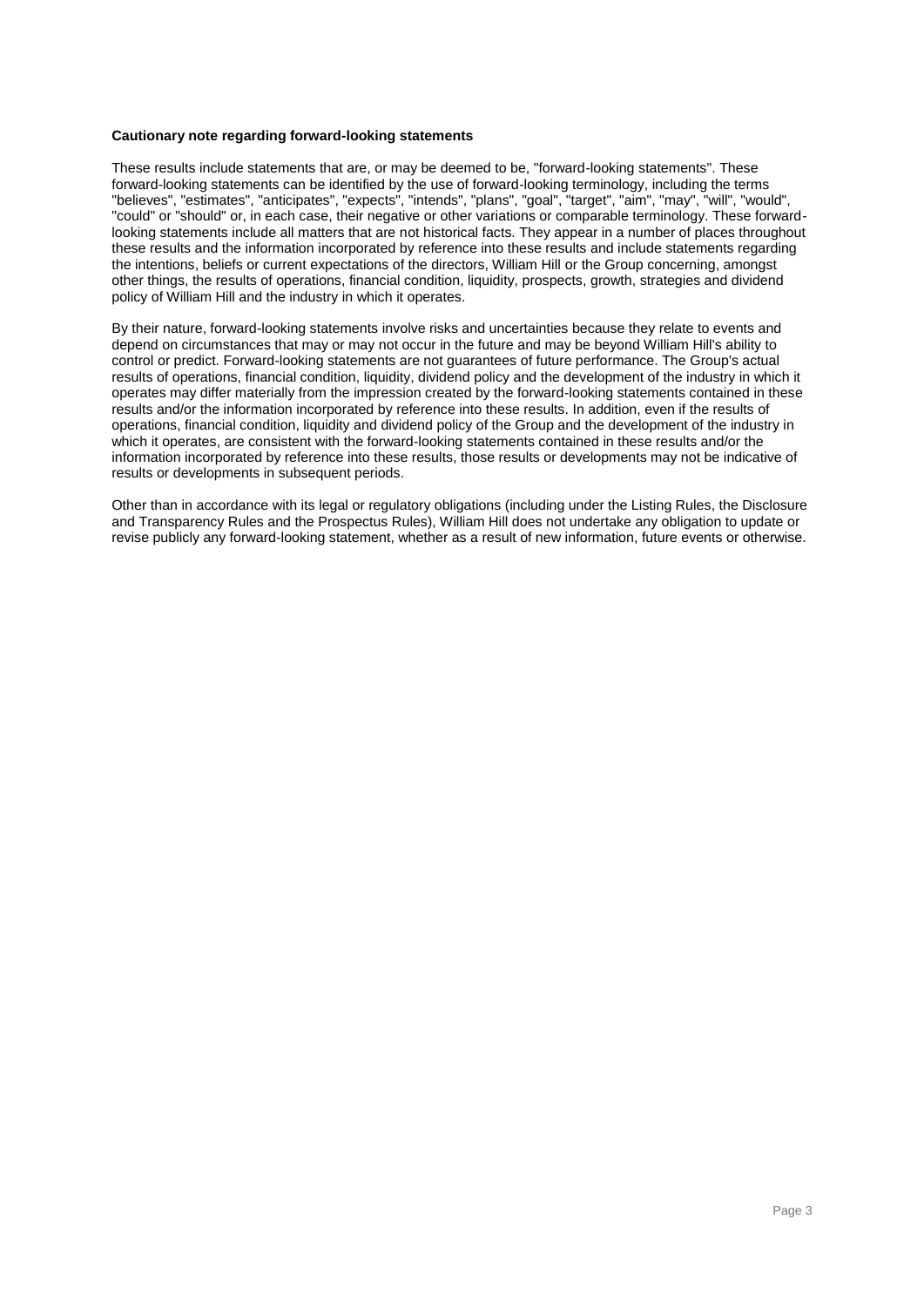# **Overview**

The Group has delivered a very positive performance in 2012, underpinned by the relevance of its multi-channel approach to UK consumers, with strong performance in shops, online and via mobile devices. Group net revenue grew 12% to £1,276.9m (2011: £1,136.7m) and Operating profit<sup>1</sup> grew by 20% to £330.6m (2011: £275.7m).

William Hill Online saw its third consecutive year of above 20% net revenue growth. Sportsbook continues to lead the way with net revenue up 50%, benefitting from both an above-average gross win margin and strong underlying staking growth at +36%. Gaming net revenue increased 14%. Overall Online net revenue was  $27\%$  higher at £406.7m (2011: £321.3m) and Operating profit<sup>1</sup> was up 36% to £145.3m (2011: £106.8m). Mobile has been – and remains – a high priority. Our top-ranked Sportsbook app, supplemented in December by an iPad app, has delivered more than 90,000 new customers and mobile is currently generating more than a third of Sportsbook turnover. We have also innovated with a series of gaming apps and mobile sites.

Retail saw a good performance from both over-the-counter (OTC) betting and gaming machines, with net revenue up 7% and 5%, respectively. OTC net revenue benefitted from a strong gross win margin as favourable sporting results ran across the year. Amounts wagered were impacted by weatherrelated horse race fixture cancellations, reduced recycling and the Olympic effect through August. Through good cost control, the +6% Retail net revenue growth translated into Operating profit<sup>1</sup> growth of +7%. We continue both to invest in selective expansion of the estate, with a c1% net increase by 21 shops to 2,392, and to introduce further innovations and technology. We now have 88 video walls in the estate, offering an enhanced viewing experience, 650 self-service betting terminals to provide access to a wider product range and are trialling a new gaming machine cabinet with additional player functionality and marketing capability.

We continue to invest to develop the business and cash capital expenditure increased to £66.3m (2011: £55.5m), with investment in the development of the Retail estate and in product development and infrastructure in Online. The Group continues to generate substantial levels of cash, with net cash inflow from operating activities of £294.3m (2011: £241.7m), reducing net debt for covenant purposes to £339m (27 December 2011: £416m). The Board has proposed a final dividend of 7.8p per share (2011: 6.7p per share), an increase of 16% over the prior year, reflecting the strong results delivered in the 2012 financial year and the Board's confidence in William Hill's future. This gives a full-year dividend of 11.2p per share (2011: 9.6p per share).

A core aspect of the Group's strategy is selective international expansion, enabling diversification of the Group's revenues by accessing other locally licensed international territories. We have made good progress in this area during the last 12 months. In addition to launching online in Spain and expanding our Italian website offering, we were licensed in Nevada in June and established William Hill US by acquiring three land-based sports betting businesses. We are now in the process of acquiring for £460m elements of Sportingbet plc's business, which will take us into a new key market in Australia and will strengthen our position in Spain.

We have also announced today (*see separate announcement*) the proposed acquisition of the 29% of William Hill Online not already owned by the Group for £424m. William Hill Online has continued to deliver outstanding growth and is now the UK's leading online gambling company with an estimated 15% market share. Based on the independent valuation of Playtech PLC's 29% interest in the business, the Board has concluded that is it in the best interests of our shareholders to exercise the call option to assume 100% ownership of William Hill Online. The proposed acquisition is classified under the Listing Rules as a related party transaction requiring the approval of William Hill shareholders, which resolution will be proposed at an extraordinary general meeting to be held on 18 March 2013.

The Board believes that the most appropriate way of financing the proposed acquisition is through a combination of additional debt with the proceeds of a rights issue to raise £375m (net). This will maintain an appropriate capital structure for the Group in the current environment, having regards to gearing levels which strike an appropriate balance between increased financial leverage and the maintenance of an acceptable financial risk profile.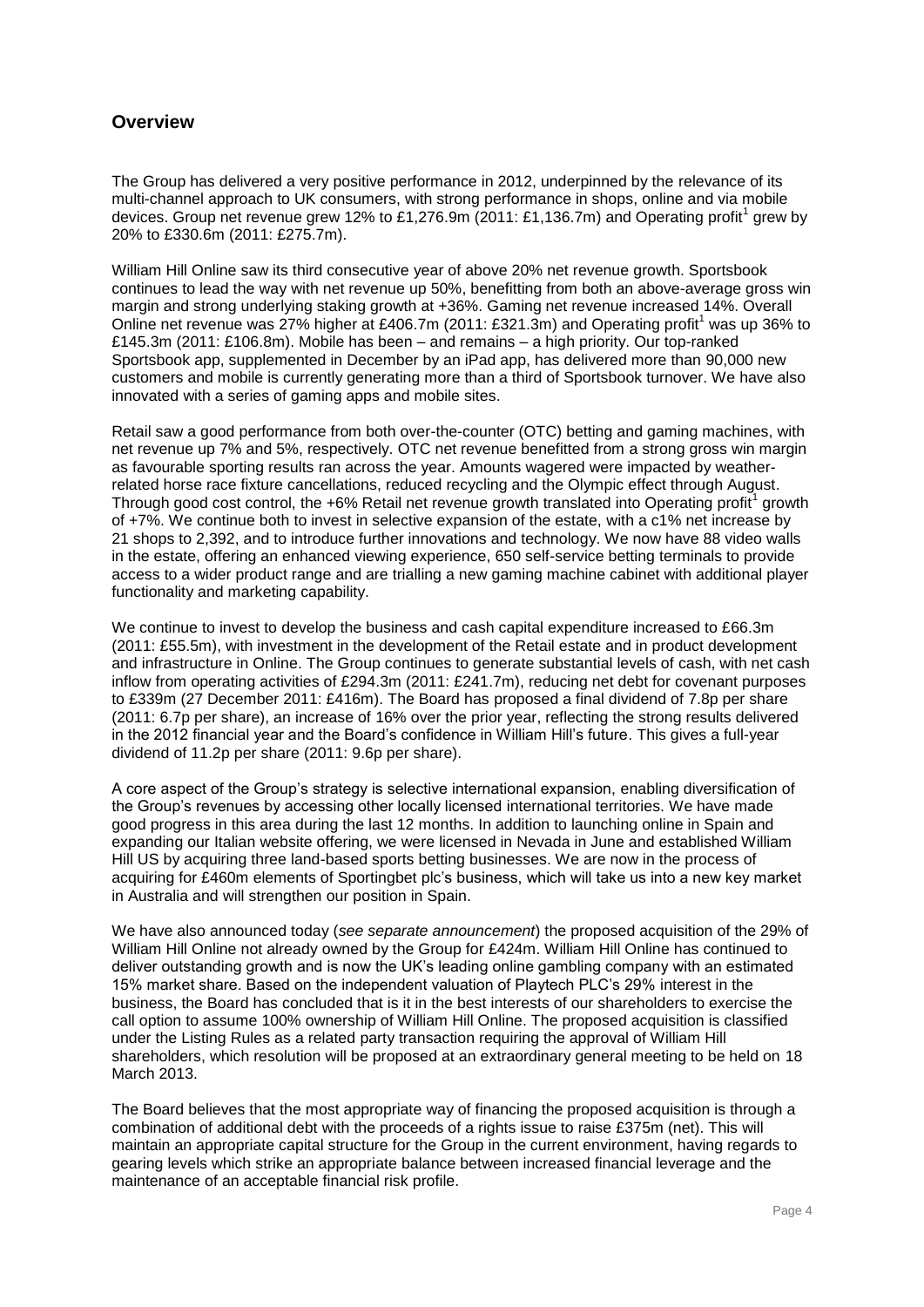In the Board's view, with our well-recognised William Hill brand, strong management team and multichannel capability, the Group is well placed to take full advantage of both the organic growth potential of the enlarged business and the new opportunities that are opening up to us.

## **Summary of financial results**

|                                                      | 53 wks to<br>1 Jan 13 | 52 wks to<br>27 Dec 11 | Change<br><b>VS</b><br>27 Dec 11 | 52 wks<br>ended 25<br><b>Dec 12</b><br>(unaudited) | Change<br><b>VS</b><br>27 Dec 11 |
|------------------------------------------------------|-----------------------|------------------------|----------------------------------|----------------------------------------------------|----------------------------------|
| - Retail net revenue                                 | £837.9m               | £789.7m                | $+6%$                            | £825.0m                                            | $+4%$                            |
| - Online net revenue                                 | £406.7m               | £321.3m                | $+27%$                           | £398.5m                                            | $+24%$                           |
| - Telephone net revenue                              | £16.0m                | £18.2m                 | $-12%$                           | £16.2m                                             | $-11%$                           |
| - William Hill US net revenue                        | £8.9m                 |                        |                                  | £7.9m                                              |                                  |
| - Other net revenue                                  | £7.4m                 | £7.5m                  | $-1%$                            | £7.3m                                              | $-3%$                            |
| Group net revenue                                    | £1,276.9m             | £1,136.7m              | $+12%$                           | £1,254.9m                                          | $+10%$                           |
| - Retail Operating profit                            | £211.5m               | £196.8m                | $+7%$                            | £210.2m                                            | $+7%$                            |
| - Online Operating profit                            | £145.3m               | £106.8m                | +36%                             | £142.1m                                            | $+33%$                           |
| - Telephone Operating profit/(loss)                  | £0.5m                 | £(4.3)m                |                                  | £1.0m                                              |                                  |
| - William Hill US Operating loss                     | $£(0.6)$ m            |                        | $\blacksquare$                   | £(1.3)m                                            | ÷,                               |
| - Other Operating profit                             | £0.5m                 | £0.6m                  | $-17%$                           | £0.5m                                              | $-17%$                           |
| - Corporate expenses (including<br>associate income) | £ $(26.6)$ m          | £ $(24.2)$ m           | 10%                              | £(26.1)m                                           | 8%                               |
| Operating profit <sup>(1)</sup>                      | £330.6m               | £275.7m                | $+20%$                           | £326.4m                                            | $+18%$                           |
| Amortisation                                         | £(5.0)m               | £(3.6)m                | $+39%$                           | $£(4.9)$ m                                         | $+36%$                           |
| Profit before interest, tax and<br>exceptional items | £325.6m               | £272.1m                | $+20%$                           | £321.5m                                            | $+18%$                           |
| <b>Exceptional items</b>                             | £(15.0)m              | £ $(52.0)$ m           | $\blacksquare$                   | $£(15.0)$ m                                        | ÷                                |
| Net interest cost                                    | £(32.9) m             | £(32.7)m               | $+1%$                            | £(32.3)m                                           | $-1%$                            |
| <b>Profit before tax</b>                             | £277.7m               | £187.4m                | 48%                              | £274.2m                                            | 46%                              |

## **William Hill Online**

William Hill Online delivered another outstanding performance in 2012. Net revenue was 27% higher and Operating profit<sup>1</sup> was 36% higher, with 35% growth in new accounts and with unique actives up 27% to 1.8 million.

Sportsbook amounts wagered increased 36%, which equated to 87% of the OTC stakes seen in Retail. This growth comprised 34% growth in pre-match stakes and 39% in in-play stakes. Favourable sporting results were a feature of much of the year, giving a gross win margin of 7.9% (2011: 7.0%), above the normal expected range of c7%. This comprised an in-play margin within the normal range at 4.8% (2011: 4.5%) and pre-match margin above the normal range at 10.1% (2011: 8.7%). Sportsbook net revenue grew 50% to £166.7m benefitting from the combination of both staking growth and the strong margin.

The improvements made to our basketball, tennis and football products during the year substantially increased the number of matches we are able to cover annually in these sports. As a result, these sports saw the highest in-play staking growth rates in 2012, increasing altogether by 43%.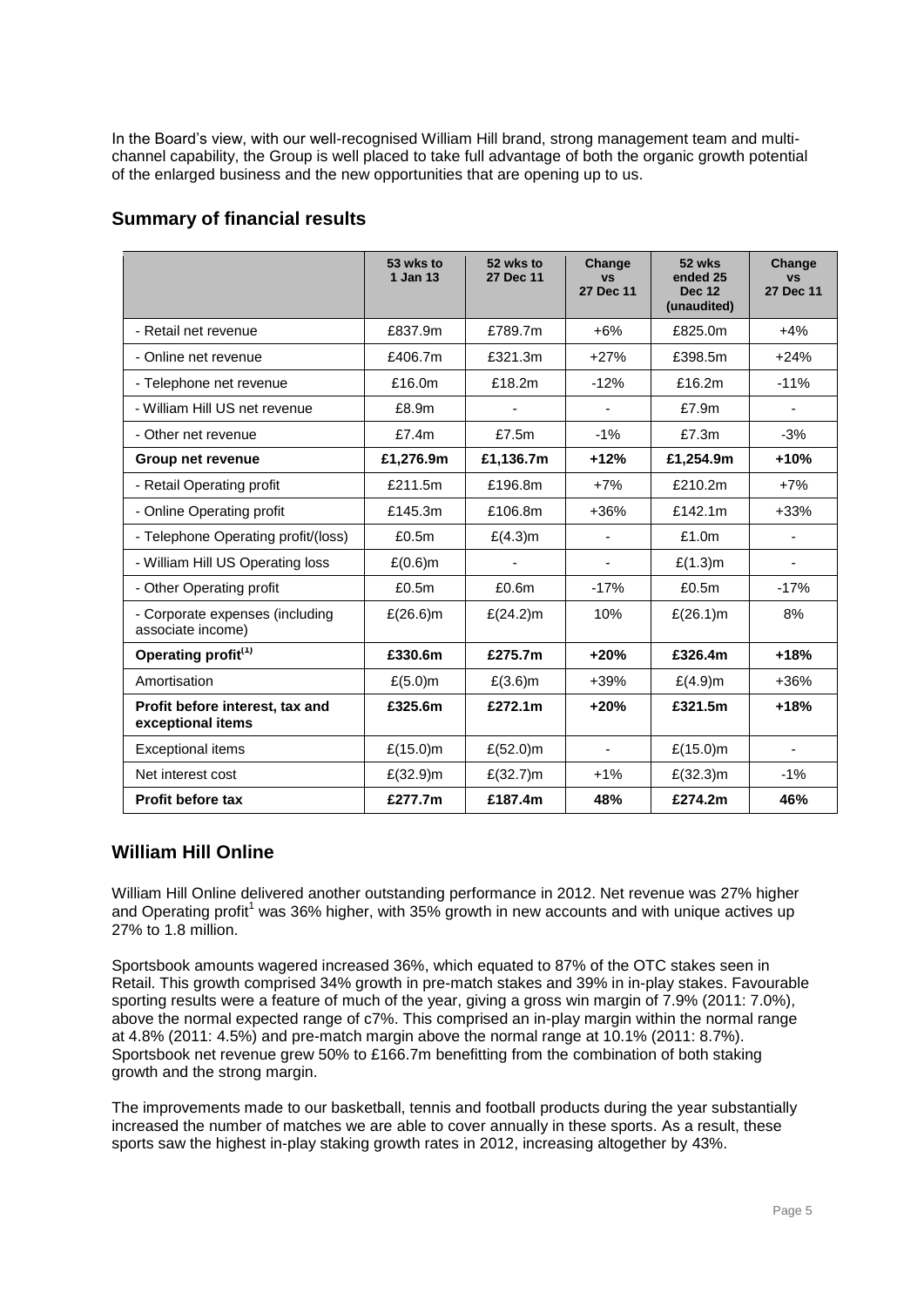Gaming net revenue increased 14% in total to £240.0m (2011: £210.2m) with the strongest growth coming from Playtech Casino, up 23%, and Vegas Casino, up 15%. Our exclusive and innovative new Live Casino, which was officially launched in September as part of the Vegas Casino product range, grew 57% in the year. Bingo net revenue was up 7%. Poker net revenue continued to decline, down 11%, although changes made to the management of this product has substantially improved its profitability.

Mobile betting and gaming has been a key focus for management during 2012. In the 12 months since it was launched in the Apple App Store in February 2012, the Sportsbook app has been downloaded 668,000 times and generated more than 90,000 new accounts. An iPad version of the Sportsbook was launched in December 2012. We also launched a number of new mobile gaming virtual sports sites and apps in the second half of 2012. As a result, mobile Sportsbook turnover accounted for 26% of all Sportsbook turnover in the year.

The UK accounted for 74% of Online's revenues in 2012. The mix of its non-UK revenues continues to evolve with website and product launches in the locally licensed Spanish and Italian markets during the year set against the closure of operations to customers from certain other markets, notably Greece in December 2012. Overall, 77% of 2012 revenues came from the core markets (UK, Spain, Italy) and 23% from countries where we are not locally licensed. As previously announced, the total adverse impact of the 2012 market closures on an annualised basis is expected to be in the range of £7-9m Operating profit<sup>1</sup>. Greek trading also benefitted from a one-off £2m accrual release in the first half of 2012. We continue to take German gaming business while monitoring developments closely. The total impact of closing this business would be a further  $c \epsilon$ 6m Operating profit<sup>1</sup> per annum on current trends.

Online cost of sales were 25% higher, reflecting increased gambling taxes in Spain and Italy, and higher software royalties. Other costs were 21% higher, primarily as a result of a 24% increase in marketing investment and a 19% increase in operational costs, particularly in IT, bank charges and content costs. Marketing investment was equivalent to 26% of net revenue, below the guided 28% marketing to net revenue ratio primarily because net revenue grew faster than anticipated in the fourth quarter.

Operating profit<sup>1</sup> was 36% higher at £145.3m (2011: £106.8m). The non-controlling interest for Playtech was £41.2m (2011: £31.3m).

## **Retail**

Our highly cash-generative Retail business continued to deliver a positive performance, with net revenue  $6\%$  higher and Operating profit<sup>1</sup> up 7%.

Over-the-counter (OTC) amounts wagered were 1% lower than in 2011, 3% lower on a 52 week basis. Although staking benefitted from the Euro 2012 tournament, this was more than offset by: weather-related horse race fixture cancellations with 7% fewer horse race fixtures than in 2011 on a 52 week basis; weak trading through the Olympic and Paralympics periods; and reduced recycling levels related to a higher than average gross win margin. The OTC gross win margin of 18.2% was both above the normalised 17-18% range and 1.4 percentage points ahead of the comparator period. Driven by this stronger year-on-year margin performance, OTC net revenue was 7% higher.

Gaming machine net revenue continued to grow, up 5% in the year, with gross win per machine per week of £911 (52 week basis: £914) (2011: £901). We are currently trialling a new gaming machine cabinet, which capitalises on new technologies such as a touch-pad player panel as well as rolling out marketing and reward functionality to the whole estate.

We continue to invest in expanding and enhancing the estate, and to innovate to improve the customer offering. We increased the Retail estate by a net 21 shops to 2,392 in 2012, opening 32 new licences and closing 11 during the period. A further 25 shops were re-sited. There was an average of 2,375 shops in the period, broadly in line with the prior year. Video wall systems were introduced successfully in a number of shops and we rolled out an additional 350 self-service betting terminals before the year-end, bringing the total to 650.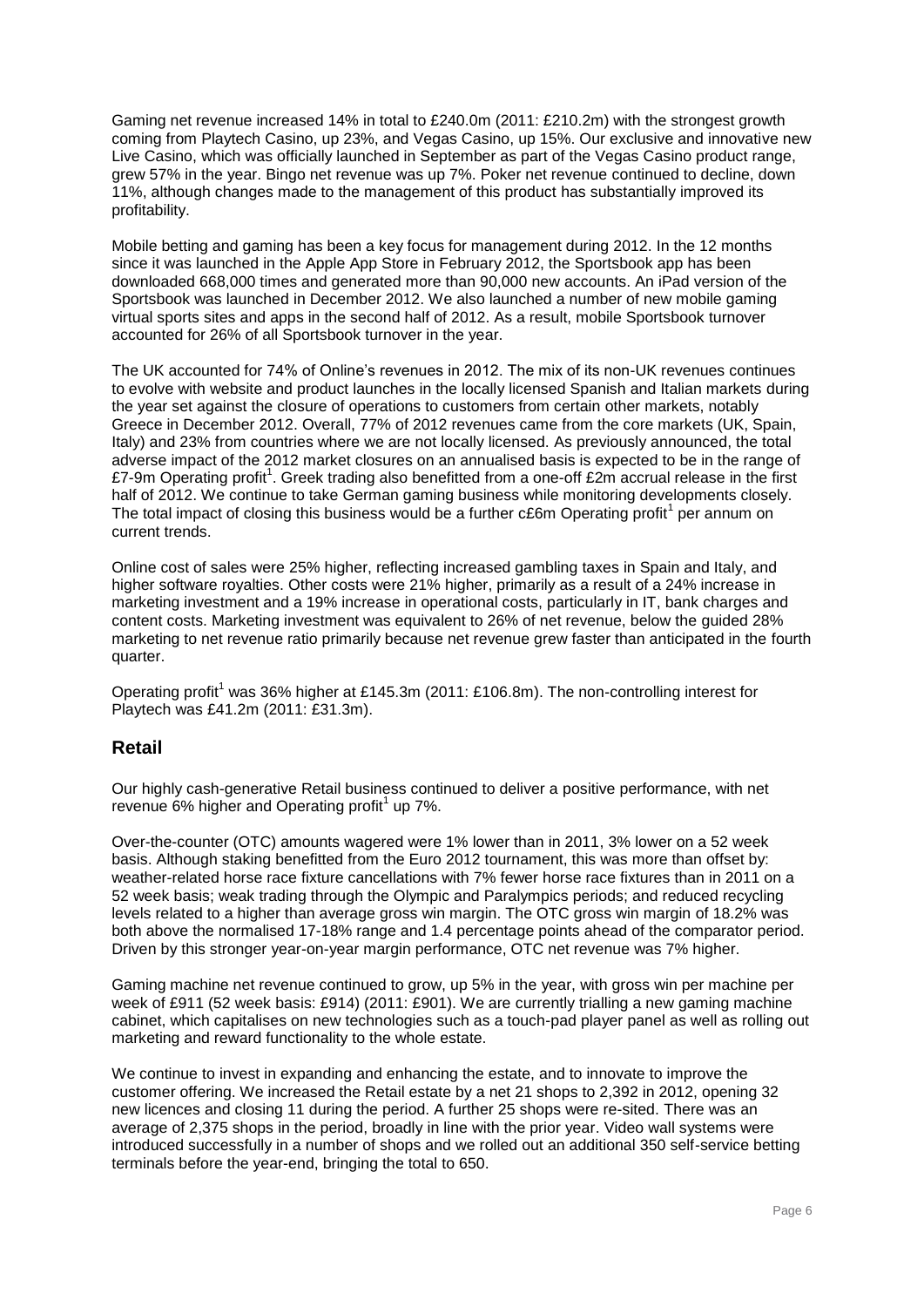On an underlying 52 week basis, costs increased in line with the Group's expectations at +4%, with total costs increasing 6% including the effect of the 53<sup>rd</sup> week.

With the benefit of Retail's operating leverage, its top line improvement and good cost control drove a 7% increase in Operating profit<sup>1</sup> to £211.5m (2011: £196.8m).

# **Telephone**

Amounts wagered in the Telephone channel were 25% lower, impacted by racing fixture cancellations and by the termination of certain high roller activity at the end of 2011. The gross win margin was 6.1%, 1.0 percentage points higher than in 2011. Gross win was £2m lower at £16.9m. Offsetting these year-on-year changes, the Group released c£3.4m of accruals relating to taxes and other costs of sale, of which c£2m relates to the prior year, following the completion of a review by HM Revenue & Customs. Other costs were 9% lower than in the comparator period, and the channel made a modest Operating profit<sup>1</sup> of £0.5m (2011: Operating loss<sup>1</sup> of £(4.3)m).

# **William Hill US**

William Hill US was formed in June 2012 following the Group and five of its senior personnel being unanimously granted non-restricted gaming licences by the Nevada Gaming Commission at a meeting held in Las Vegas. A non-restricted licence is the highest tier of licence in Nevada. On 27 June 2012, we completed the previously announced acquisitions of three land-based sports betting businesses, American Wagering, Inc. (AWI) (OTC:BB: BETM), Brandywine Bookmaking LLC (Brandywine) and the racing and sportsbook assets of Sierra Development Company, trading as Cal Neva for consideration of approximately \$49m (£31m) in total. In addition to this consideration, the Group advanced \$6.4m (£4.1m) in arm's-length convertible loans to AWI and Brandywine prior to acquisition. Integration of the three businesses was successfully completed on schedule in September.

Amounts wagered in William Hill US were slightly ahead of projections at £132.2m. Net revenue was below expectations at £8.9m as a result of the gross win margin being lower than expected at 6.7%. In particular, NFL results in November generated a loss-making performance. With costs of £8.6m, the channel made a modest Operating  $loss<sup>1</sup>$  of £0.6m.

## **Financial review**

Operating profit<sup>1</sup> grew by 20% in 2012, from £275.7m in 2011 to £330.6m in 2012. Benefitting from a reduction in the effective tax rate from 17.3% in 2011 to 16.5% in 2012, pre-exceptional profit for the period grew 24%.

The 2012 financial year featured an additional trading week as compared to 2011 which had 52 trading weeks. The additional week is estimated to have generated £22.0m of net revenue, £2.8m of cost of sales, £15.1m of net operating expenses, £0.1m of associate income and £4.2m of Operating profit<sup>1</sup>.

With the Group seeing an additional £52.6m of net cash inflow from operating activities (from £241.7m in 2011 to £294.3m in 2012), net debt for covenant purposes fell from £416m at the end of 2011 to £339m at the end of 2012.

## *Pre-exceptional Income Statement*

The Group saw net revenue grow by 12% or £140.2m in 2012, from £1,136.7m in 2011 to £1,276.9m in 2012. The main contributors towards this growth were William Hill Online, which saw £85.4m or 27% of additional net revenue and Retail, which saw £48.2m or 6% added. The new US operations contributed £8.9m and the remainder fell back by £2.3m.

Cost of sales for the Group was £172.2m, up 5% on the prior year (2011: £163.6m). This line includes taxes, levies and royalties relating to the operation of a betting and gaming company. Online cost of sales grew due to increases in taxes paid in licensed territories and as a result of business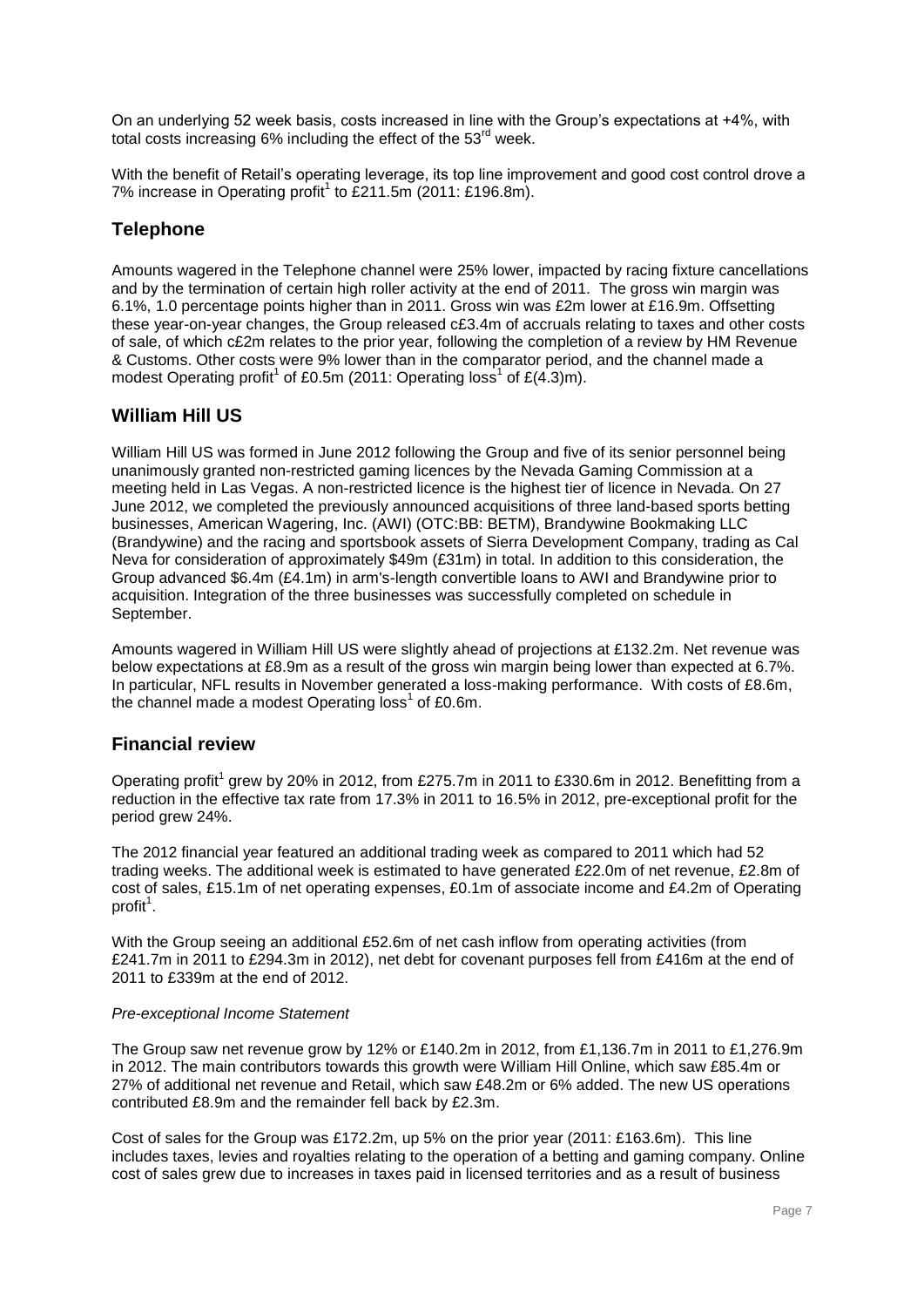growth in Casino, Vegas and mobile Sportsbook. Retail cost of sales grew due to the additional gross profits tax arising as a result of OTC net revenue growth. Telephone benefitted from a £3.4m accrual release which was no longer required, relating to taxes and other cost of sales.

Pre-exceptional net operating expenses, including other operating income, grew 11% from £703.4m in 2011 to £782.8m in 2012. The Online business saw 21% growth in pre-exceptional net operating expenses, driven by a 24% increase in marketing costs and a 19% increase in other operating costs. The major areas of cost growth in this category include IT and associated depreciation, bank charges, content costs and employee cost growth. Pre-exceptional net operating expenses in Retail grew 6%, of which 2% was driven by the impact of an additional trading week in 2012. Adjusting for this, labour costs grew 2% across the year, and rent grew 5%, with year-over-year progression impacted by an accrual release in 2011. Content costs grew 7%. The Group saw an additional £10m of preexceptional net operating expenses following the acquisition of the US businesses in June 2012. In total, the Group saw £5.0m of amortisation in 2012 relating to acquired intangibles, of which £3.6m arose in Online (2011: £3.6m) and £1.4m arose following the US acquisition. Pre-exceptional net corporate expenses rose by £3.7m, largely due to increases in corporate staffing levels and other employee costs including bonuses, as well as due to increases in legal and consultancy expenses. Other operating income was £4.7m (2011: £4.4m).

Following a stronger year, the Group saw £3.7m of contribution from its associate SIS (2011: £2.4m).

Operating profit<sup>1</sup> grew strongly to £330.6m versus £275.7m in 2011. After amortisation, preexceptional Group earnings before interest and tax (EBIT) was £325.6m, up 20% on the prior year (2011: £272.1m).

Pre-exceptional net finance costs rose slightly from £32.7m in 2011 to £32.9m in 2012. Preexceptional pre-tax profit for the year was £292.7m, up 22% on the comparable number (2011: £239.4m).

## *Exceptional costs*

The Group recorded £15.0m of pre-tax exceptional costs in 2012 (2011: £52.0m). Of this, £14.5m were operating exceptional expense and £0.5m were non-operating finance costs.

The non-operating finance costs relate to valuation losses on ineffective interest rate hedges. The underlying hedging instruments that gave rise to this valuation movement have now fully expired.

Of the operating exceptional items, £4.6m relates to a back tax claim settled with the Spanish tax authorities. £5.3m relates to the acquisition by the Group of three Nevada-based businesses and their subsequent integration. Together with £1.7m of exceptional cost expensed in 2011, this totals £7.0m. Finally, the Group has incurred £4.6m of cost relating to the potential purchase of Sportingbet plc. Additional costs relating to this potential acquisition will be incurred in 2013.

## *Taxation*

Pre-exceptional tax on profit was £48.2m (2011: £41.5m) at an effective tax rate of 16.5% (2011: 17.3%).

This benefitted from a deferred tax credit arising as a result of the drop in enacted UK corporation tax rates to 23%. There will be a further deferred tax credit in 2013 arising as a result of scheduled reductions in the UK corporation tax rate. There was also a £2.2m benefit arising from the release of prior year provisions no longer deemed necessary and a £1.7m deferred tax credit relating to prior years. Tax on exceptional items was a £1.5m credit (2011: £0.6m credit), making the total tax for the Group for 2012 £46.7m (2011: £40.9m).

Looking ahead and prior to taking into account the effect of the proposed acquisitions, the Group expects that the pre-exceptional effective tax rate on profit for 2013 will be around 15% and the cash tax effective rate will be around 20%.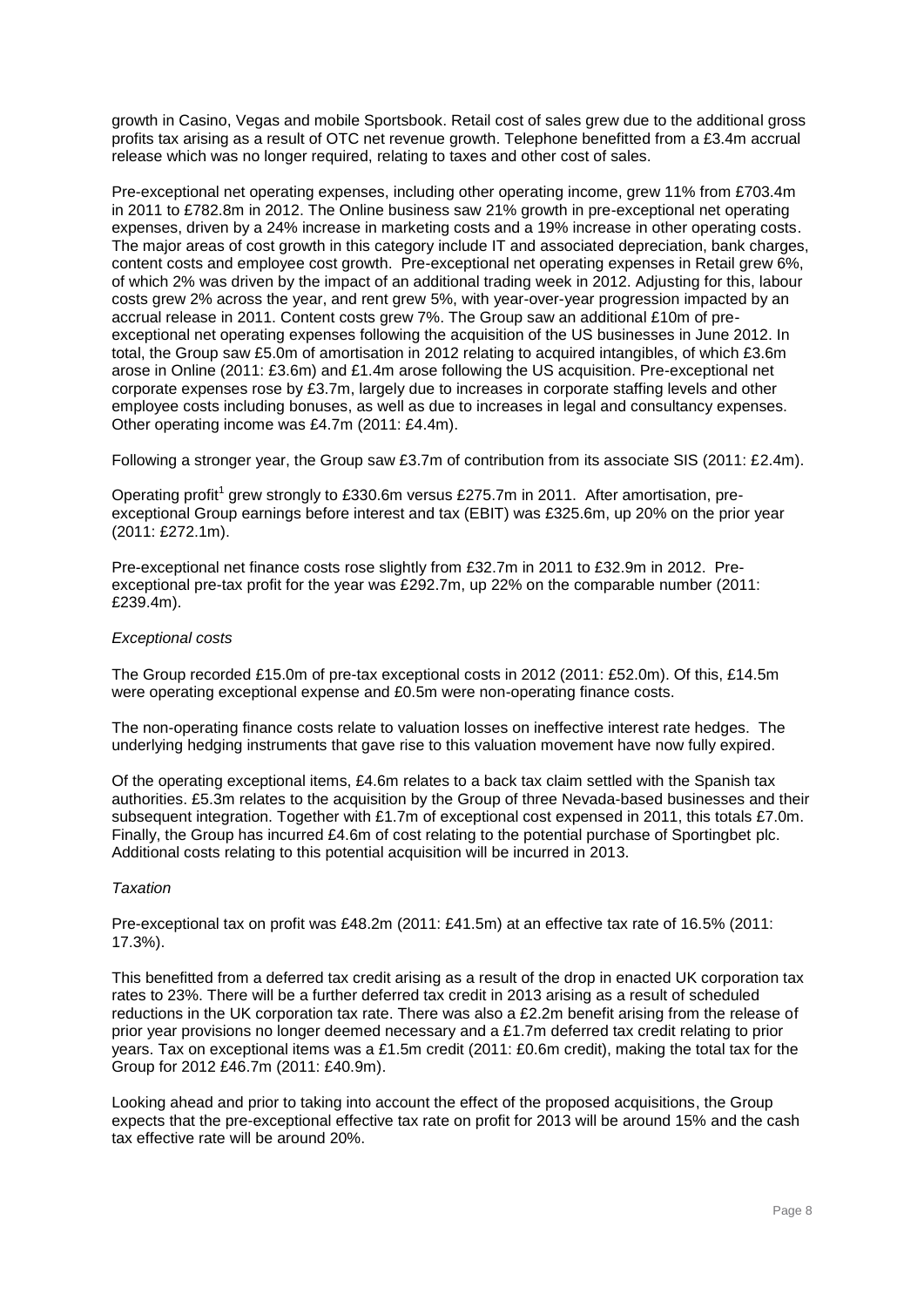## *Earnings per share*

Pre-exceptional profit for the year was £244.5m, up 24% on the prior year comparable (2011: £197.9m). Profit for the period grew by 58% to £231.0m (2011: £146.5m), which included £41.2m (2011: £31.3m) relating to the non-controlling interest in William Hill Online. This larger growth movement largely reflects the fact that 2011 saw a substantial non-cash goodwill write-down in exceptional costs.

Basic adjusted earnings per share grew by 21% from 24.2p in 2011 to 29.4p in 2012. This reflects the strength of growth in profit for the period and benefits from the reduction in the effective tax rate. The adjustments made relate to exceptional items and to the amortisation of acquired intangible assets: adjustments which reflect the key business metric of Operating profit<sup>1</sup> and give a better sense of underlying business progress. Basic earnings per share were 27.0p (2011: 16.5p).

## *Cash flow and balance sheet*

The Group had drawn borrowings of £410m at the end of the year, from total active facilities of £855m. Additionally to this, the Group has £325m of short-term bridge facilities in place but not utilised, relating to the pending acquisition of Sportingbet assets as well as the potential acquisition of the William Hill Online non-controlling interest. Net debt for covenant purposes, which takes into account available and unrestricted cash, was £339m, lower by £77m than the equivalent year-end position in 2011.

This benefitted from the generation of £294.3m of net cash inflow from operating activities, up £52.6m on the prior year equivalent. The growth in Operating profit<sup>1</sup> contributed materially to this improvement. Working capital movements showed a £26m benefit, of which around £10m related to the phasing out of Amusement Machine Licence Duty ahead of the introduction of Machine Games Duty in early 2013.

Of the Group's net cash inflow from operations, £82m was spent on investing activities and £175m on financing activities, leaving £37m of additional net cash and cash equivalents. Of the investing activities, capital expenditure of £66m made up the majority together with the net cash consideration paid for our US acquisitions made during the year. In 2013, the Group expects to spend between £80m and £90m on capital expenditure. Of our financing outflows, around £71m related to dividend payments, £39m to payments made in relation to non-controlling interests and £68m related to repayment of debt.

The Group's accounting pension deficit benefitted from ongoing contributions payable by the company as a result of a funding plan agreed between the Group and the pension trustees. The deficit also benefitted from favourable returns on the scheme assets. These positive factors contributed to the pension deficit falling from £34.1m to £21.1m over the year.

## **Fiscal and regulatory update**

On 1 February 2013, taxation of the gaming machines in the UK Retail channel changed to Machine Games Duty levied at a rate of 20% of gaming machine gross profit; this replaced VAT, which was previously levied on machines revenue, and Amusement Machine Licence Duty charged per machine per year.

In January 2013, the Department for Culture, Media and Sport (DCMS) published its response to the CMS Select Committee's review of the 2005 Gambling Act. As part of the reintroduced triennial review of stakes and prizes on gaming machines, a consultation began in January and is set to close in April 2013.

In addition, DCMS has asserted its commitment to regulation of online gambling on a 'point of consumption' basis and the CMS Select Committee is in the process of reviewing the draft bill published in December 2012. The Group's view remains that there is no demonstrable need for the proposed Point of Consumption regulation based on consumer protection, which is the Government's justification, and that rigorous enforcement would be required to avoid market distortion.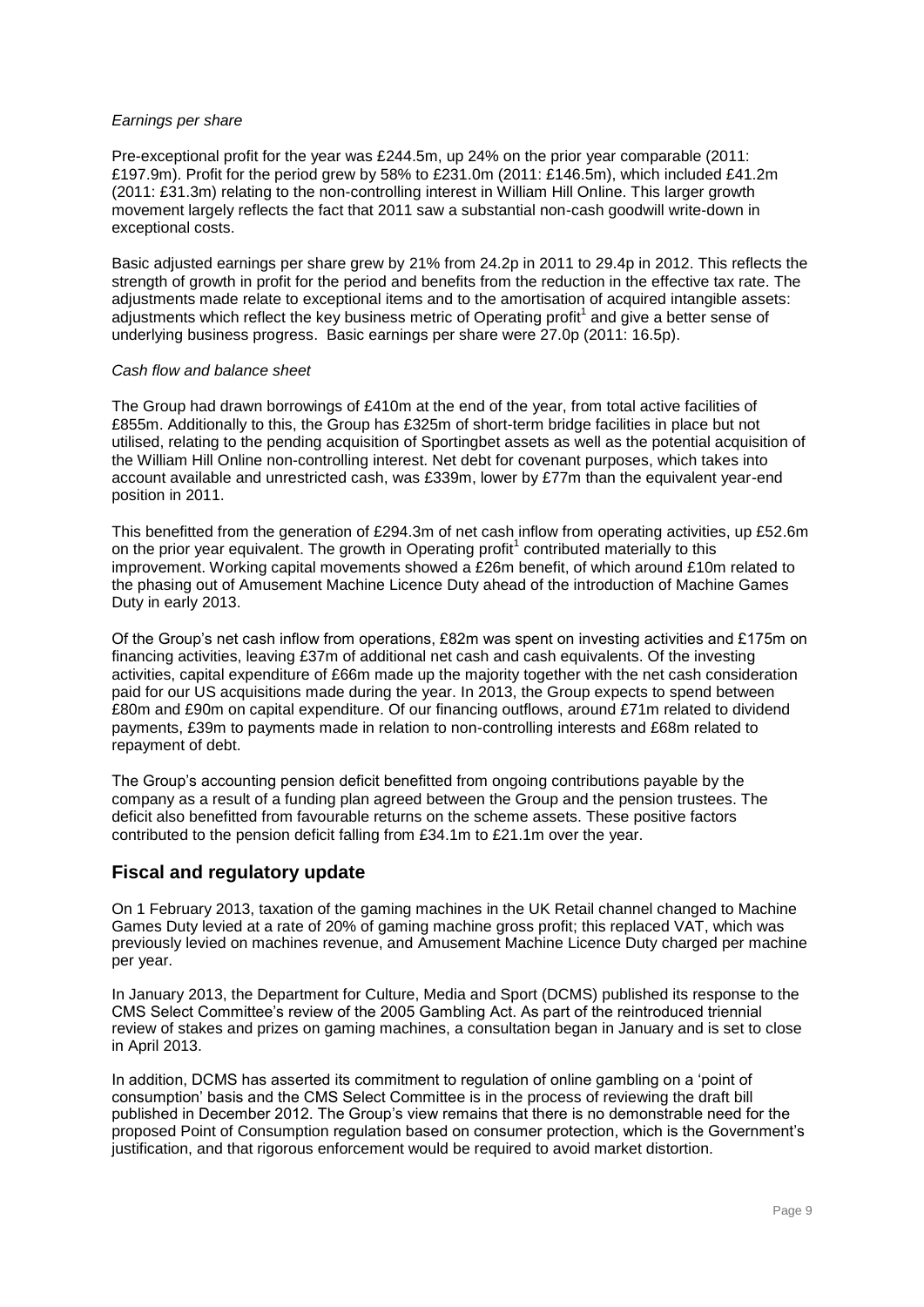# **Dividend**

The Board has approved a final dividend of 7.8p per share (2011: 6.7p per share), bringing the full year dividend to 11.2p per share (2011: 9.6p per share). The dividend is payable on 7 June 2013, the ex-dividend date is 13 March 2013 and the record date is 15 March 2013. The Group estimates that approximately 705.4 million shares will qualify for the final dividend.

# **Current trading**

The current trading update relates to the seven weeks from 2 January 2013 to 19 February 2013.

Group net revenue was up 20%, although this was flattered by the transition from a VAT-based taxation regime for Retail gaming machines to an MGD regime from 1 February 2013. Adjusting the prior year from the date of introduction of MGD to reflect the current taxation regime, the Group's revenues during the seven week period ending 19 February 2013 would have increased by 17% against the comparator period.

In Retail, whilst OTC amounts wagered fell 3%, OTC net revenue grew by 16%, benefitting from a very strong gross win margin of 21.7%. Machines gross win grew by 1%. William Hill Online continues to perform strongly with net revenue up 29%. Sportsbook amounts wagered grew by 29% and net revenue grew by 75% with gross win margin, at 11.0%, up 3.0 percentage points.

During the seven weeks, Sportsbook amounts wagered were equivalent to 109% of OTC amounts wagered (target: Sportsbook amounts wagered to equal OTC by 2014 World Cup; 2012 financial year 87%), Sportsbook mobile weekly turnover averaged £16m (target: £15m by mid-2013; 2012 financial year £10.9m) and mobile represented 34% of Sportsbook turnover (target: mobile to be 40% of Sportsbook turnover by end 2013; 2012 financial year 26%).

At this early stage in the year, the Board is pleased by the Group's trading performance, albeit recognising that the gross win margin in both Retail and Online continues to be unusually strong over this short period.

# **2012 Annual Report and Accounts**

The 2012 Annual Report and Accounts, incorporating the audited financial statements, have been published today and are available as a PDF document on the Group's corporate website at [www.williamhillplc.com](http://www.williamhillplc.com/) . Notifications will be sent to shareholders who have opted for electronic communication. Copies of the Annual Report will be posted to shareholders on 19 March 2013, together with the Notice of Annual General Meeting and proxy forms. A copy of each of the above documents is being uploaded today to the National Storage Mechanism and will shortly be available for viewing.

# **Principal risks and uncertainties**

The key risks areas for 2013, which are discussed in our 2012 Annual Report, are identified as:

- UK and overseas taxation and duties;
- UK and overseas regulation;
- key supplier relationships;
- business continuity and disaster recovery preparedness;
- UK and international growth opportunities;
- the economic climate;
- data protection and technology risk;
- regulatory compliance; and

# **Directors' responsibility statement**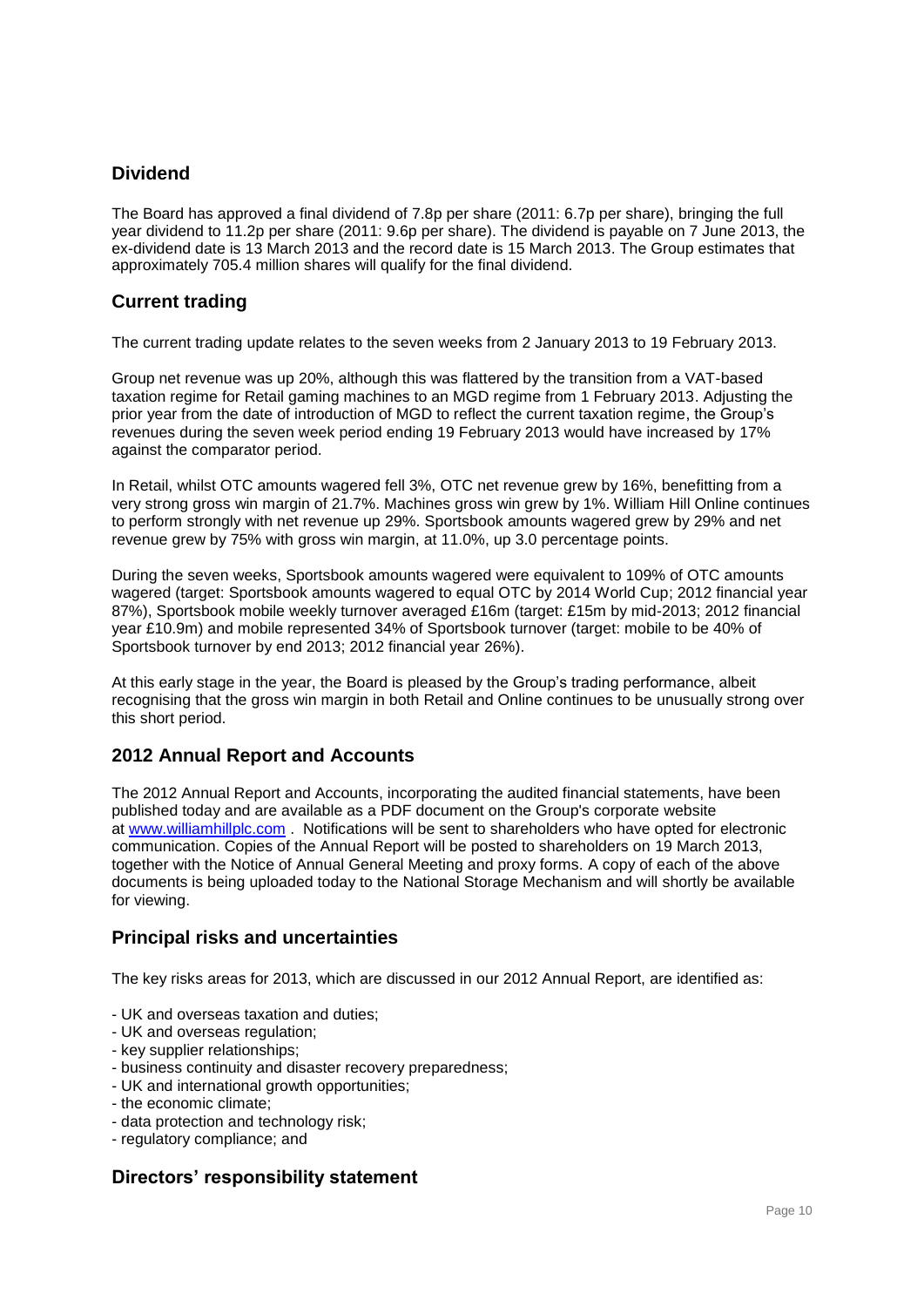We confirm to the best of our knowledge:

- 1. the Group financial statements, prepared in accordance with the applicable accounting standards<sup>5</sup>, give a true and fair view of the assets, liabilities, financial position and profit or loss of the Company and the undertakings included in the consolidation taken as a whole; and
- 2. the business review, which is incorporated into the Directors' Report, includes a fair review of the development and performance of the business and the position of the Company and the undertakings included in the consolidation taken as a whole, together with a description of the principal risks and uncertainties they face.

By order of the Board,

| R.J. Topping           | N. Cooper              |
|------------------------|------------------------|
| <b>Chief Executive</b> | Group Finance Director |
| 1 March 2013           | 1 March 2013           |

## **Reference notes**

(1) Operating profit/loss is defined as pre-exceptional profit/loss before interest and tax, before the amortisation of specifically identified intangible assets recognised on acquisitions.

(2) Basic EPS is based on an average of 703.1 million shares for 2012 and an average of 699.0 million shares for 2011.  $(3)$  Adjusted EPS is stated before exceptional items and amortisation of specifically identified intangible assets recognised on acquisitions.

(4) The 52 week results have been calculated by subtracting the  $53<sup>rd</sup>$  week result from the audited results for the full 53 week period. Revenues and cost of sales for the 53<sup>rd</sup> week are actual figures, operating costs are pro-rata figures based on the December run rate, taxation is based on the effective tax rate for the year.

(5) The consolidated accounts are prepared in accordance with IFRSs as adopted by the European Union. The Parent Company accounts are prepared in accordance with United Kingdom General Accepted Accounting Practice.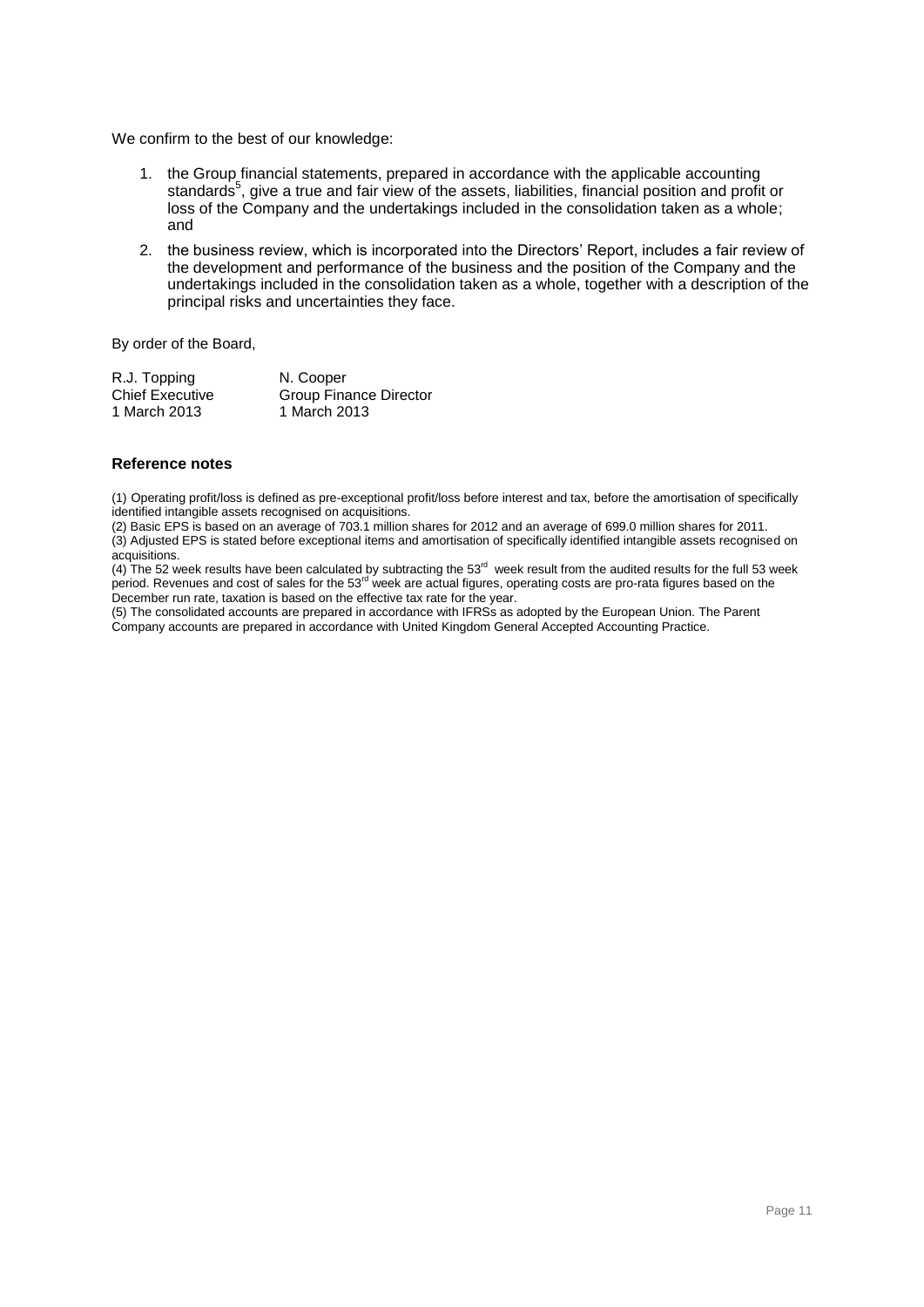## **Consolidated Income Statement**

## **For the 53 weeks ended 1 January 2013**

|                                |                |                                             |                                               | 53 weeks<br>ended                |                                      |                                        | 52 weeks<br>ended                  |
|--------------------------------|----------------|---------------------------------------------|-----------------------------------------------|----------------------------------|--------------------------------------|----------------------------------------|------------------------------------|
|                                | <b>Notes</b>   | <b>Before</b><br>exceptional<br>items<br>£m | <b>Exceptional</b><br>items<br>(note 3)<br>£m | 1 January<br>2013<br>Total<br>£m | Before<br>exceptional<br>items<br>£m | Exceptional<br>items<br>(note 3)<br>£m | 27 December<br>2011<br>Total<br>£m |
| <b>Continuing Operations</b>   |                |                                             |                                               |                                  |                                      |                                        |                                    |
| <b>Amounts wagered</b>         | $\overline{2}$ | 18,879.1                                    |                                               | 18,879.1                         | 17,911.4                             |                                        | 17,911.4                           |
| Revenue                        | $\overline{2}$ | 1,276.9                                     |                                               | 1,276.9                          | 1,136.7                              |                                        | 1,136.7                            |
| Cost of sales                  | $\overline{2}$ | (172.2)                                     |                                               | (172.2)                          | (163.6)                              |                                        | (163.6)                            |
| <b>Gross profit</b>            | $\overline{2}$ | 1,104.7                                     |                                               | 1,104.7                          | 973.1                                |                                        | 973.1                              |
| Other operating income         |                | 4.7                                         | -                                             | 4.7                              | 4.4                                  |                                        | 4.4                                |
| Other operating expenses       | 3              | (787.5)                                     | (14.5)                                        | (802.0)                          | (707.8)                              | (50.2)                                 | (758.0)                            |
| Share of results of associates |                | 3.7                                         |                                               | 3.7                              | 2.4                                  |                                        | 2.4                                |
| Profit before interest and tax |                | 325.6                                       | (14.5)                                        | 311.1                            | 272.1                                | (50.2)                                 | 221.9                              |
| Investment income              | $\overline{4}$ | 13.5                                        |                                               | 13.5                             | 15.0                                 |                                        | 15.0                               |
| Finance costs                  | 5              | (46.4)                                      | (0.5)                                         | (46.9)                           | (47.7)                               | (1.8)                                  | (49.5)                             |
| Profit before tax              |                | 292.7                                       | (15.0)                                        | 277.7                            | 239.4                                | (52.0)                                 | 187.4                              |
| Tax                            | 6              | (48.2)                                      | 1.5                                           | (46.7)                           | (41.5)                               | 0.6                                    | (40.9)                             |
| Profit for the period          |                | 244.5                                       | (13.5)                                        | 231.0                            | 197.9                                | (51.4)                                 | 146.5                              |
| Attributable to:               |                |                                             |                                               |                                  |                                      |                                        |                                    |
| Equity holders of the parent   |                | 202.0                                       | (12.2)                                        | 189.8                            | 166.6                                | (51.4)                                 | 115.2                              |
| Non-controlling interest       |                | 42.5                                        | (1.3)                                         | 41.2                             | 31.3                                 |                                        | 31.3                               |
|                                |                | 244.5                                       | (13.5)                                        | 231.0                            | 197.9                                | (51.4)                                 | 146.5                              |
| Earnings per share (pence)     |                |                                             |                                               |                                  |                                      |                                        |                                    |
| Basic                          | 8              |                                             |                                               | 27.0                             |                                      |                                        | 16.5                               |
| <b>Diluted</b>                 | 8              |                                             |                                               | 26.6                             |                                      |                                        | 16.3                               |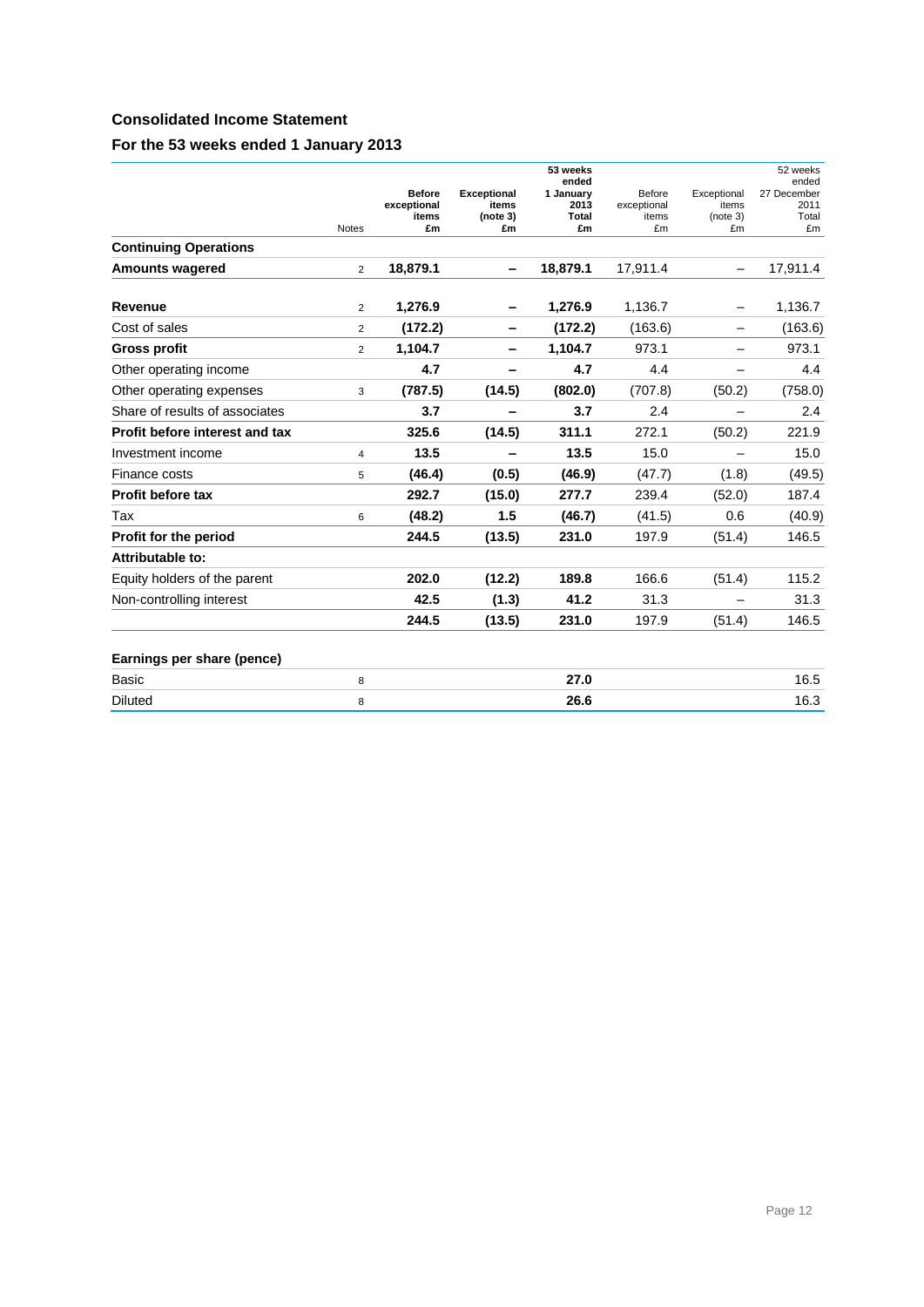## **Consolidated Statement of Comprehensive Income**

**For the 53 weeks ended 1 January 2013**

|                                                                | 53 weeks<br>ended<br>1 January<br>2013<br>£m | 52 weeks<br>ended<br>27 December<br>2011<br>£m |
|----------------------------------------------------------------|----------------------------------------------|------------------------------------------------|
| Profit for the period                                          | 231.0                                        | 146.5                                          |
| Items that may be reclassified subsequently to profit or loss: |                                              |                                                |
| Gain on cash flow hedges                                       | 0.4                                          |                                                |
| Actuarial gain/(loss) on defined benefit pension scheme        | 5.6                                          | (10.1)                                         |
| Exchange differences on translation of foreign operations      | (1.7)                                        | 0.1                                            |
| Tax on items of other comprehensive income                     | (3.0)                                        | 0.9                                            |
| Other comprehensive income/(loss) for the period               | 1.3                                          | (9.1)                                          |
| Total comprehensive income for the period                      | 232.3                                        | 137.4                                          |

#### **Attributable to:**

| Equity holders of the parent | 191.0 | 106.  |
|------------------------------|-------|-------|
| Non-controlling interest     | 41.3  | 31.3  |
|                              | 232.3 | 137.4 |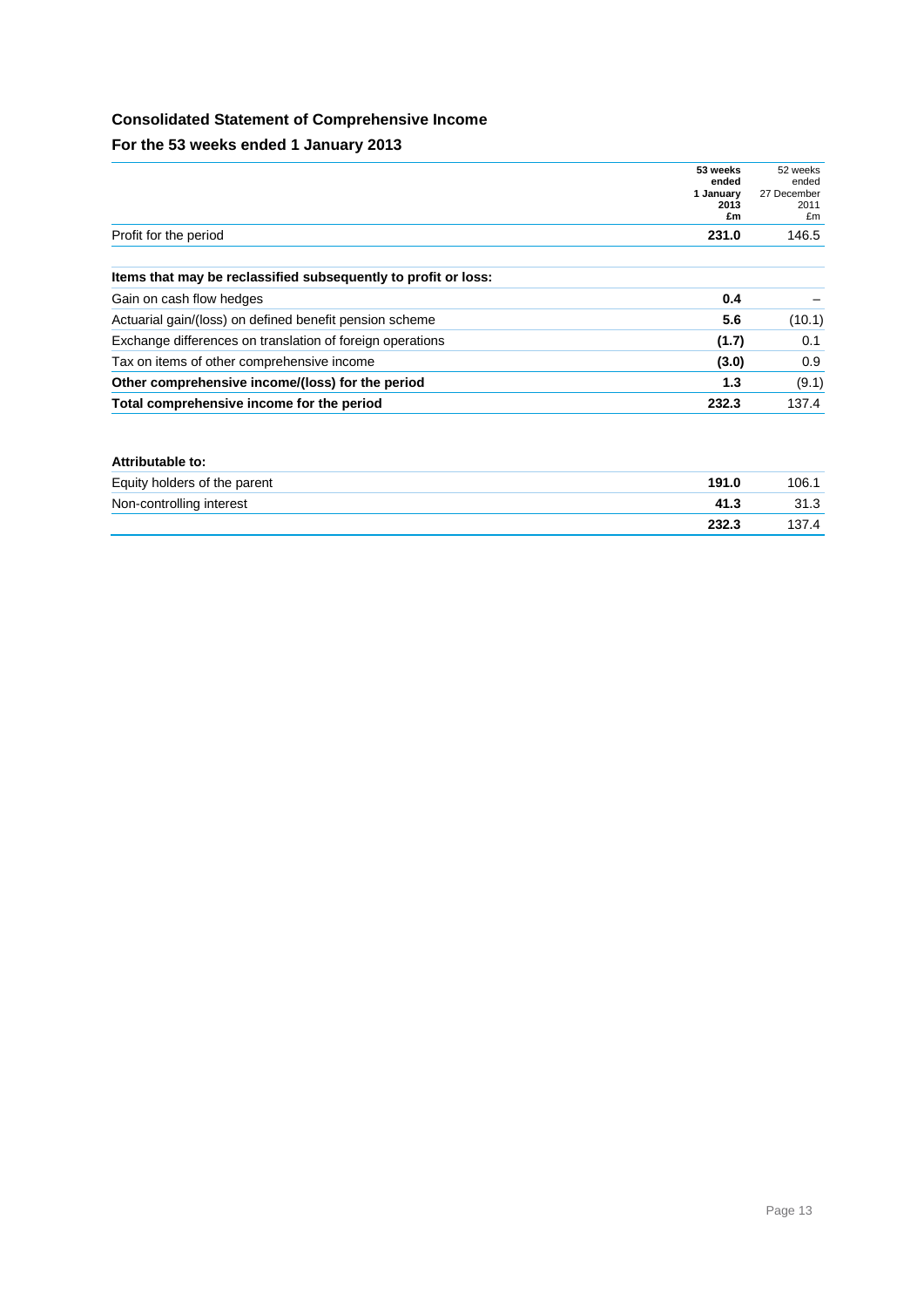# **Consolidated Statement of Changes in Equity**

# **For the 53 weeks ended 1 January 2013**

| At 1 January 2013                                     | 70.6                       | 321.4                                                   | 6.8                      | (26.1)                  | (2.7)             | (0.7)                                                 | 653.1                      | 1,022.4                                                      | 14.6                                  | 1,037.0               |
|-------------------------------------------------------|----------------------------|---------------------------------------------------------|--------------------------|-------------------------|-------------------|-------------------------------------------------------|----------------------------|--------------------------------------------------------------|---------------------------------------|-----------------------|
| Distributions to<br>non-controlling interest          |                            |                                                         |                          |                         |                   |                                                       |                            |                                                              | (38.5)                                | (38.5)                |
| Dividends paid (note 7)                               |                            |                                                         |                          |                         |                   |                                                       | (71.1)                     | (71.1)                                                       | -                                     | (71.1)                |
| Tax credit in respect of share<br>remuneration        |                            |                                                         |                          |                         |                   |                                                       | 0.9                        | 0.9                                                          |                                       | 0.9                   |
| Credit recognised in respect<br>of share remuneration |                            |                                                         |                          |                         |                   |                                                       | 10.6                       | 10.6                                                         |                                       | 10.6                  |
| Shares issued during the<br>period                    | 0.3                        | 3.1                                                     |                          |                         |                   |                                                       | (0.2)                      | 3.2                                                          |                                       | 3.2                   |
| Transfer of own shares<br>to recipients (note 10)     |                            |                                                         |                          |                         | 9.0               |                                                       | (9.0)                      |                                                              |                                       |                       |
| <b>Total comprehensive</b><br>income for the period   |                            |                                                         |                          |                         |                   | (1.3)                                                 | 192.3                      | 191.0                                                        | 41.3                                  | 232.3                 |
| Other comprehensive<br>income for the period          |                            |                                                         |                          |                         |                   | (1.3)                                                 | 2.5                        | 1.2                                                          | 0.1                                   | 1.3                   |
| Retained profit for the<br>financial period           |                            |                                                         |                          |                         |                   |                                                       | 189.8                      | 189.8                                                        | 41.2                                  | 231.0                 |
| At 28 December 2011                                   | 70.3                       | 318.3                                                   | 6.8                      | (26.1)                  | (11.7)            | 0.6                                                   | 529.6                      | 887.8                                                        | 11.8                                  | 899.6                 |
|                                                       | Called-up<br>capital<br>£m | Premium<br>share on ordinary redemption<br>shares<br>£m | Capital<br>reserve<br>£m | Merger<br>reserve<br>£m | Own<br>held<br>£m | Hedging<br>and<br>shares translation<br>reserve<br>£m | Retained<br>earnings<br>£m | Total<br>attributable<br>to owners<br>of the<br>parent<br>£m | Non-<br>controlling<br>interest<br>£m | Total<br>equity<br>£m |

|                                                       | Called-up     | Premium                                      | Capital       |                         | Own        | Hedging<br>and                      |                            | Total<br>attributable<br>to owners | Non-                          |                       |
|-------------------------------------------------------|---------------|----------------------------------------------|---------------|-------------------------|------------|-------------------------------------|----------------------------|------------------------------------|-------------------------------|-----------------------|
|                                                       | capital<br>£m | share on ordinary redemption<br>shares<br>£m | reserve<br>£m | Merger<br>reserve<br>£m | held<br>£m | shares translation<br>reserve<br>£m | Retained<br>earnings<br>£m | of the<br>parent<br>£m             | controlling<br>interest<br>£m | Total<br>equity<br>£m |
| At 29 December 2010                                   | 70.2          | 317.3                                        | 6.8           | (26.1)                  | (18.6)     | 0.5                                 | 493.1                      | 843.2                              | 11.5                          | 854.7                 |
| Retained profit for the<br>financial period           |               |                                              |               |                         |            |                                     | 115.2                      | 115.2                              | 31.3                          | 146.5                 |
| Other comprehensive<br>income for the period          |               |                                              |               |                         |            | 0.1                                 | (9.2)                      | (9.1)                              |                               | (9.1)                 |
| <b>Total comprehensive</b><br>income for the period   |               |                                              |               |                         |            | 0.1                                 | 106.0                      | 106.1                              | 31.3                          | 137.4                 |
| Transfer of own shares<br>to recipients               |               |                                              |               |                         | 6.9        |                                     | (6.8)                      | 0.1                                |                               | 0.1                   |
| Shares issued during the<br>period                    | 0.1           | 1.0                                          |               |                         |            |                                     |                            | 1.1                                |                               | 1.1                   |
| Credit recognised in respect<br>of share remuneration |               |                                              |               |                         |            |                                     | 5.5                        | 5.5                                |                               | 5.5                   |
| Tax credit in respect of share<br>remuneration        |               |                                              |               |                         |            |                                     | 1.5                        | 1.5                                |                               | 1.5                   |
| Dividends paid (note 7)                               |               |                                              |               |                         |            |                                     | (60.9)                     | (60.9)                             | -                             | (60.9)                |
| Acquisition of non-controlling<br>interest (note 11)  |               |                                              |               |                         |            |                                     | (8.8)                      | (8.8)                              |                               | (8.8)                 |
| Distributions to<br>non-controlling interest          |               |                                              |               |                         |            |                                     |                            |                                    | (31.0)                        | (31.0)                |
| At 27 December 2011                                   | 70.3          | 318.3                                        | 6.8           | (26.1)                  | (11.7)     | 0.6                                 | 529.6                      | 887.8                              | 11.8                          | 899.6                 |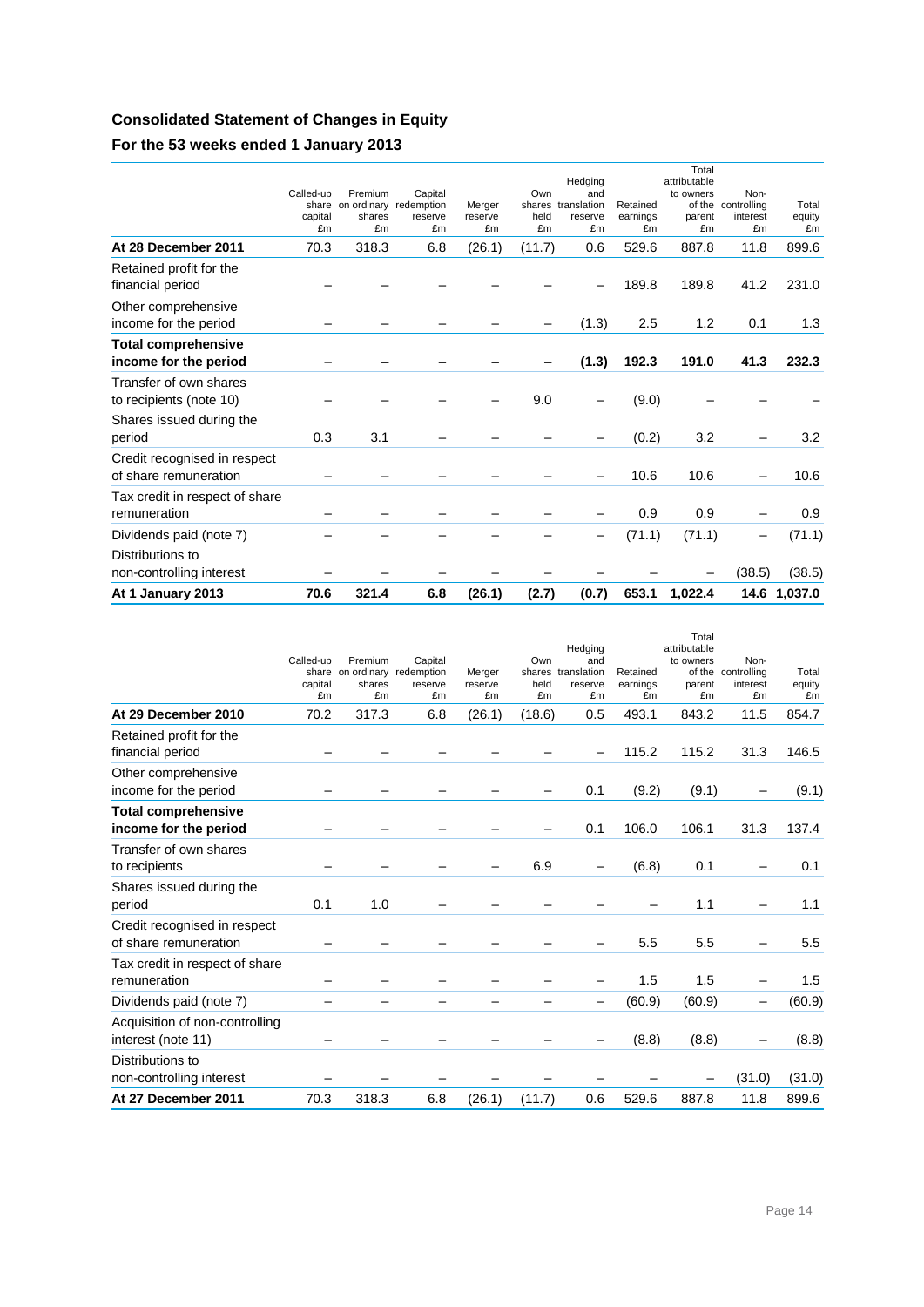## **Consolidated Statement of Financial Position**

**As at 1 January 2013**

|                                                     | Notes | 1 January<br>2013<br>£m | 27 December<br>2011<br>£m |
|-----------------------------------------------------|-------|-------------------------|---------------------------|
| <b>Non-current assets</b>                           |       |                         |                           |
| Intangible assets                                   |       | 1,433.4                 | 1,398.4                   |
| Property, plant and equipment                       |       | 227.7                   | 215.2                     |
| Interest in associate                               |       | 12.6                    | 10.9                      |
| Investments                                         |       |                         | 4.1                       |
| Deferred tax asset                                  |       | 11.5                    | 15.1                      |
|                                                     |       | 1,685.2                 | 1,643.7                   |
| <b>Current assets</b>                               |       |                         |                           |
| Inventories                                         |       | 0.2                     | 0.2                       |
| Trade and other receivables                         |       | 37.7                    | 50.1                      |
| Cash and cash equivalents                           |       | 151.7                   | 114.3                     |
| Derivative financial instruments                    |       | 0.4                     |                           |
|                                                     |       | 190.0                   | 164.6                     |
| <b>Total assets</b>                                 |       | 1,875.2                 | 1,808.3                   |
| <b>Current liabilities</b>                          |       |                         |                           |
| Trade and other payables                            |       | (200.3)                 | (185.4)                   |
| <b>Current tax liabilities</b>                      |       | (65.9)                  | (56.3)                    |
| <b>Borrowings</b>                                   | 9     | (0.1)                   | (0.1)                     |
| Derivative financial instruments                    |       | (7.0)                   | (16.0)                    |
|                                                     |       | (273.3)                 | (257.8)                   |
| <b>Non-current liabilities</b>                      |       |                         |                           |
| <b>Borrowings</b>                                   | 9     | (402.6)                 | (460.5)                   |
| Retirement benefit obligations                      |       | (21.1)                  | (34.1)                    |
| Amounts owed to non-controlling interest            |       | (8.7)                   | (7.8)                     |
| Derivative financial instruments                    |       |                         | (1.7)                     |
| Deferred tax liabilities                            |       | (132.5)                 | (146.8)                   |
|                                                     |       | (564.9)                 | (650.9)                   |
| <b>Total liabilities</b>                            |       | (838.2)                 | (908.7)                   |
| <b>Net assets</b>                                   |       | 1,037.0                 | 899.6                     |
| <b>Equity</b>                                       |       |                         |                           |
| Called-up share capital                             |       | 70.6                    | 70.3                      |
| Share premium account                               |       | 321.4                   | 318.3                     |
| Capital redemption reserve                          |       | 6.8                     | 6.8                       |
| Merger reserve                                      |       | (26.1)                  | (26.1)                    |
| Own shares held                                     | 10    | (2.7)                   | (11.7)                    |
| Hedging and translation reserves                    |       | (0.7)                   | 0.6                       |
| Retained earnings                                   |       | 653.1                   | 529.6                     |
| Equity attributable to equity holders of the parent |       | 1,022.4                 | 887.8                     |
| Non-controlling interest                            | 11    | 14.6                    | 11.8                      |
| <b>Total equity</b>                                 |       | 1,037.0                 | 899.6                     |
|                                                     |       |                         |                           |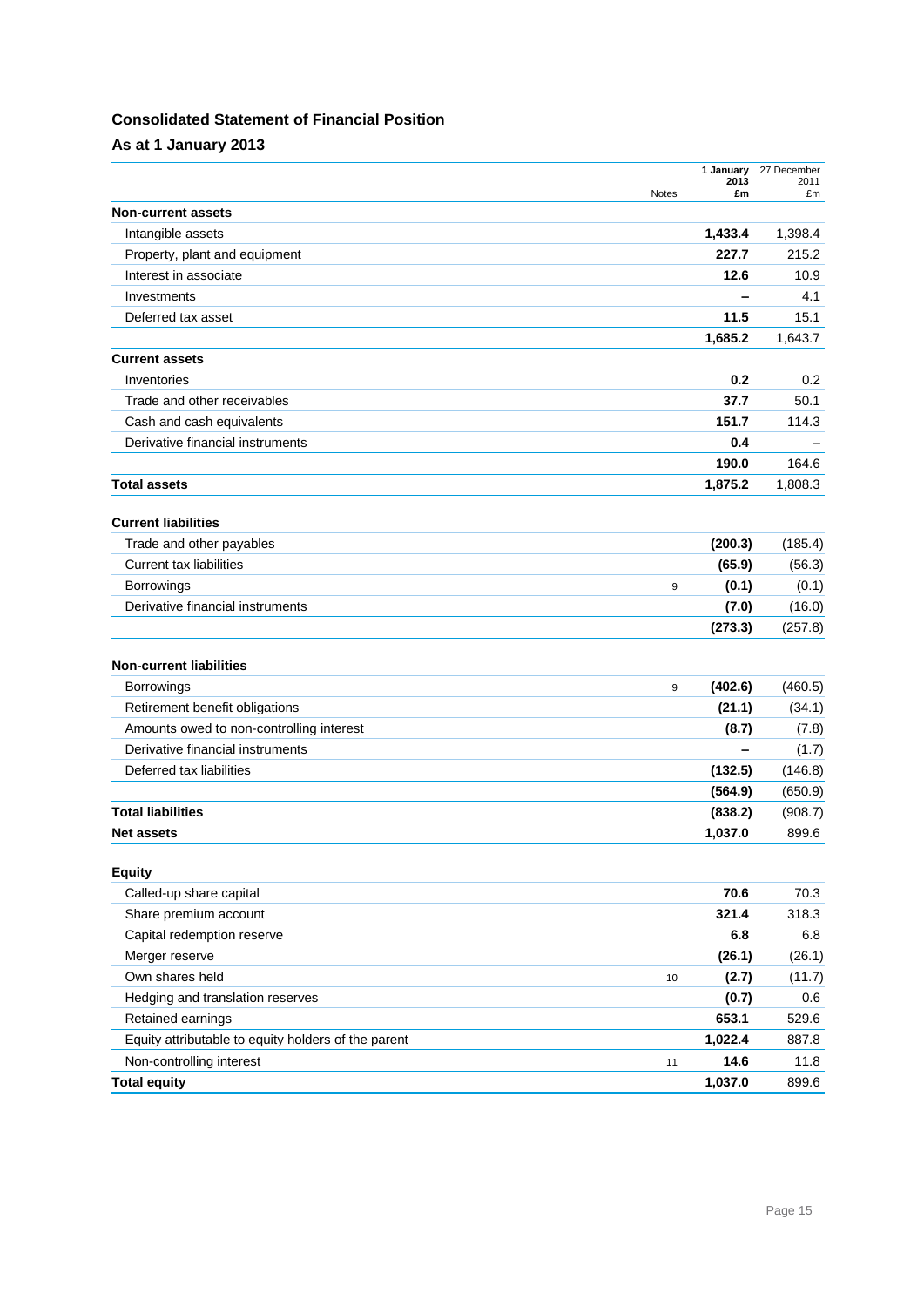## **Consolidated Cash Flow Statement**

**For the 53 weeks ended 1 January 2013**

|                                                         |                | 53 weeks           | 52 weeks             |
|---------------------------------------------------------|----------------|--------------------|----------------------|
|                                                         |                | ended<br>1 January | ended<br>27 December |
|                                                         | <b>Notes</b>   | 2013<br>£m         | 2011<br>£m           |
| Net cash from operating activities                      | 12             | 294.3              | 241.7                |
| <b>Investing activities</b>                             |                |                    |                      |
| Dividend from associate                                 |                | 2.0                | 1.4                  |
| Interest received                                       | $\overline{4}$ | 0.6                | 0.5                  |
| Proceeds on disposal of property, plant and equipment   |                | 1.3                | 1.6                  |
| Loans treated as investments                            |                |                    | (4.1)                |
| Acquisitions (net of cash acquired)                     |                | (19.4)             |                      |
| Purchases of property, plant and equipment              |                | (45.8)             | (40.9)               |
| Expenditure on computer software                        |                | (20.5)             | (14.6)               |
| Net cash used in investing activities                   |                | (81.8)             | (56.1)               |
|                                                         |                |                    |                      |
| <b>Financing activities</b>                             |                |                    |                      |
| SAYE share option redemptions                           |                |                    | 0.1                  |
| Dividends paid                                          | $\overline{7}$ | (71.1)             | (60.9)               |
| Distributions to non-controlling interests              | 11             | (38.5)             | (31.0)               |
| Repayments of borrowings                                |                | (67.5)             | (90.0)               |
| New debt facility issue costs                           |                | (1.2)              |                      |
| Proceeds on issue of shares                             |                | 3.2                | 1.1                  |
| Net cash used in financing activities                   |                | (175.1)            | (180.7)              |
| Net increase in cash and cash equivalents in the period |                | 37.4               | 4.9                  |
| Cash and cash equivalents at start of period            |                | 114.3              | 109.4                |
| Cash and cash equivalents at end of period              |                | 151.7              | 114.3                |
|                                                         |                |                    |                      |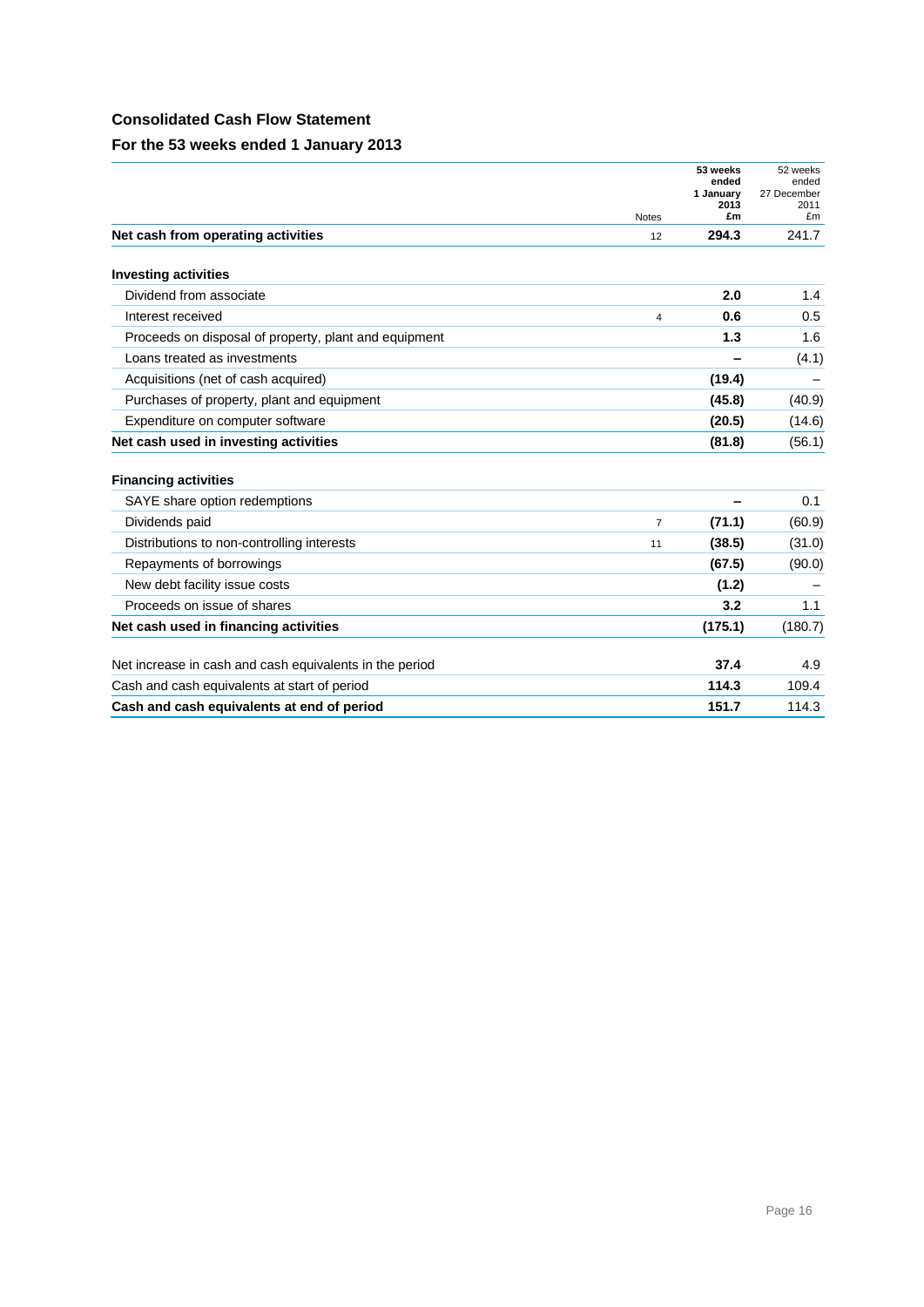## **1.BASIS OF ACCOUNTING**

#### **GENERAL INFORMATION**

William Hill PLC is a company incorporated in the United Kingdom under the Companies Act 2006. The address of the registered office is Greenside House, 50 Station Road, London, N22 7TP. The nature of the Group's operations and its principal activities are set out in the Directors' Report within the Annual Report and note 2.

These financial statements are presented in pounds sterling because that is the currency of the primary economic environment in which the Group operates. Foreign operations are included in accordance with our accounting policies.

#### **BASIS OF ACCOUNTING**

The Group financial statements have been prepared in accordance with IFRS as issued by the IASB. The Group financial statements have also been prepared in accordance with IFRS adopted by the European Union and therefore the Group financial statements comply with Article 4 of the EU IAS Regulation.

The Group financial statements have been prepared on the historical cost basis, except for the revaluation of certain financial instruments. The key accounting policies adopted are set out below.

The financial statements set out in this preliminary announcement do not constitute the Company's statutory accounts for the 53 week period ended 1 January 2013 or the 52 week period ended 27 December 2011, but are derived from those accounts. Statutory accounts for the 52 week period ended 27 December 2011 have been delivered to the Registrar of Companies and those for the 53 week period ended 1 January 2013 will be delivered following the Company's Annual General Meeting. The auditor has reported on those accounts and their reports were unqualified, did not draw attention to any matters by way of emphasis and did not contain statements under section 498 (2) or (3) of the Companies Act 2006.

Whilst the financial information included in this preliminary announcement has been computed in accordance with IFRS, this announcement does not itself contain sufficient information to comply with IFRS. The Company has published full financial statements that comply with IFRS on 1 March 2013.

### **ADOPTION OF NEW AND REVISED STANDARDS**

There were no material changes to the accounts as a result of adopting new or revised accounting standards during the year.

#### **STANDARDS IN ISSUE BUT NOT EFFECTIVE**

A complete list of standards that are in issue but not yet effective is included on our website along with our complete list of accounting policies.

We do not anticipate that there will be a material impact on the financial statements from standards that are in issue but not yet effective.

### **GOING CONCERN**

The Group meets its day to day working capital requirements from positive operational cash flow and its available cash resources. These are supplemented when required by additional drawings under the Group's bank loan facilities. The Group's existing funding requirements for the medium term are satisfied by the Group's £550m revolving credit facility which expires in November 2015 and a fully drawn £300m corporate bond which matures in November 2016. Whilst current economic conditions create uncertainty over the level of demand for the Group's products the Group's strategic forecasts, based on reasonable and prudent assumptions, indicate that the Group should be able to operate within the level of its currently available debt facilities.

On 20 December 2012 the Group announced a recommended offer in conjunction with GVC Holdings plc whereby William Hill will acquire the Sportingbet Australian business and certain other assets from the Sportingbet Group and be granted a call option over the Sportingbet Spanish business for a cash consideration of £460m. The cash consideration payable in relation to the proposed acquisition will be partially funded by the Group's existing Revolving Credit Facility and the balance from the first tranche of the new Term Loan Facility. Details of both facilities are set out in note 9.

On 1 March 2013 the Group announced its intention to exercise its call option to acquire the non-controlling stake in William Hill Online owned by Playtech for a consideration of £424m. The acquisition will be funded with approximately £375m of proceeds from a fully underwritten rights issue and approximately £50m from the second tranche of the new Term Loan (details of which are set out in note 9). Pursuant to the call option, Playtech has the right to elect for a portion of the consideration for the proposed acquisition to be satisfied by the issue to it of Ordinary Shares not exceeding 9.99 per cent. of the issued share capital of William PLC at the relevant time. Playtech has informed the company of its preliminary intention not to elect to take Ordinary Shares as consideration and, as such, the documentation required to complete the call option will reflect consideration payable wholly in cash.

The directors have a reasonable expectation of being able to re-finance the new Term Loan Facility utilised in funding these acquisitions from alternative sources of finance – principally the bond markets.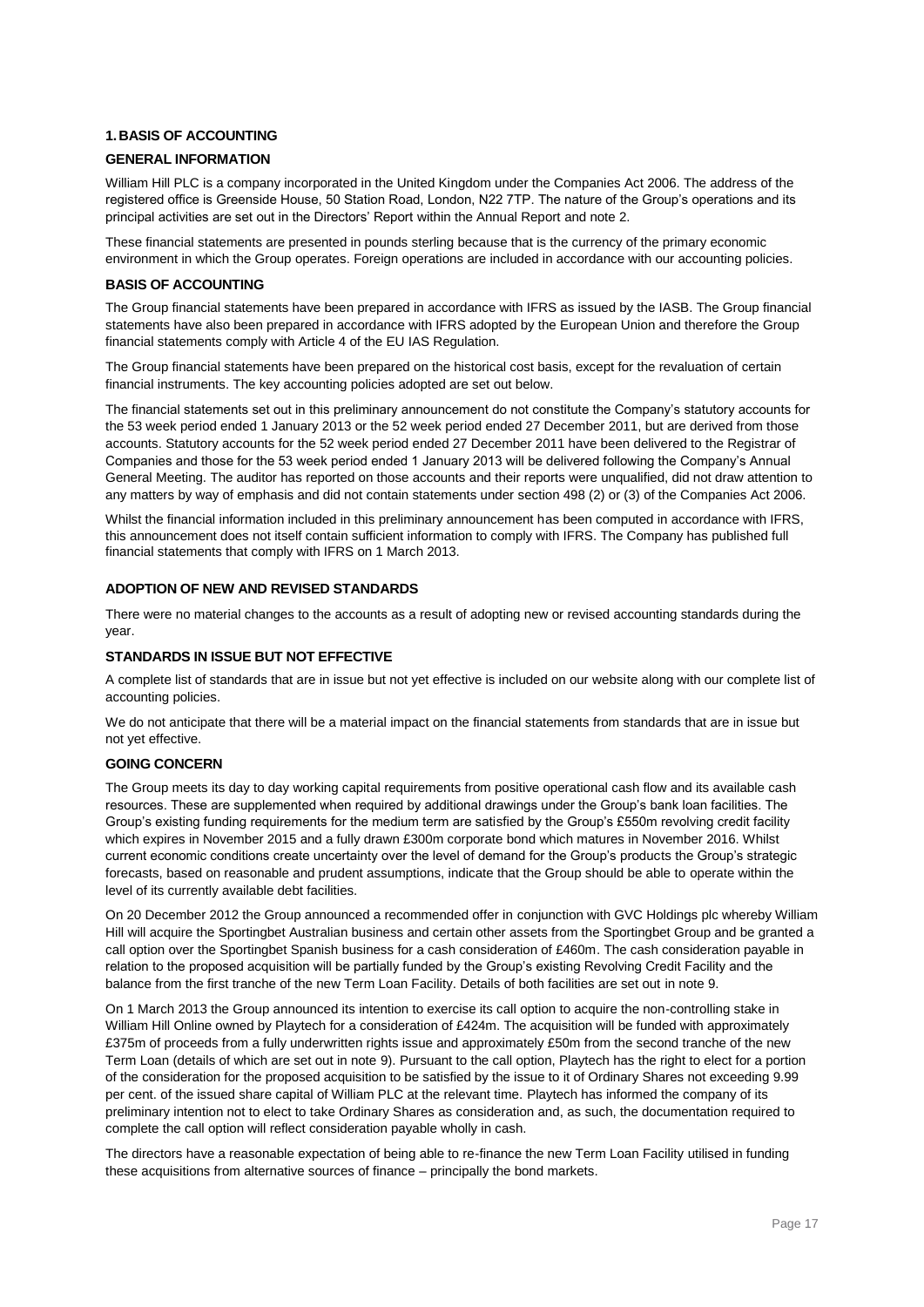After making enquiries and in consideration of the Group's existing operations, the proposed acquisitions described above and the facilities that will be used to fund them, the directors have a reasonable expectation that the Company and the Group have adequate resources to continue in operational existence for the foreseeable future. Accordingly, they continue to adopt the going concern basis in preparing the Annual Report and Accounts.

### **ADOPTION OF NEW AND REVISED STANDARDS**

There were no material changes to the accounts as a result of adopting new or revised accounting standards during the year.

### **STANDARDS IN ISSUE BUT NOT EFFECTIVE**

A complete list of standards that are in issue but not yet effective is included on our website along with our complete list of accounting policies.

We do not anticipate that there will be a material impact on the financial statements from standards that are in issue but not yet effective.

#### **2. SEGMENT INFORMATION**

The Board has reviewed and confirmed the Group's reportable segments in line with the guidance provided by IFRS 8 'Operating Segments'. The segments disclosed below are aligned with the reports the Group's Chief Executive reviews to make strategic decisions.

The Retail distribution channel comprises all activity undertaken in LBOs including gaming machines. The Online segment comprises all activity undertaken online including an online sportsbook, online casino, online poker sites and other online gaming products. The Telephone segment comprises the Group's telephone betting services. The US segment comprises all activity undertaken in the USA and was created during the period on the acquisition of US businesses. Other activities include on-course betting and greyhound stadia operations.

Segment information for the 53 weeks ended 1 January 2013 is as follows:

|                                                       | Retail<br>£m | Online<br>£m | <b>Telephone</b><br>£m | US<br>£m | Other<br>£m | Corporate<br>£m          | Group<br>£m |
|-------------------------------------------------------|--------------|--------------|------------------------|----------|-------------|--------------------------|-------------|
| Amounts wagered                                       | 15,945.8     | 2,498.5      | 279.2                  | 132.2    | 23.4        | $\overline{\phantom{0}}$ | 18,879.1    |
| Payout                                                | (15, 107.9)  | (2,091.8)    | (263.2)                | (123.3)  | (16.0)      | $\overline{\phantom{m}}$ | (17,602.2)  |
| Revenue                                               | 837.9        | 406.7        | 16.0                   | 8.9      | 7.4         | -                        | 1,276.9     |
| GPT, duty, levies and                                 |              |              |                        |          |             |                          |             |
| other costs of sales                                  | (137.1)      | (35.6)       | 2.3                    | (0.9)    | (0.9)       |                          | (172.2)     |
| Gross profit                                          | 700.8        | 371.1        | 18.3                   | 8.0      | 6.5         |                          | 1,104.7     |
| Depreciation                                          | (24.8)       | (0.8)        |                        | (0.2)    | (0.2)       | (3.3)                    | (29.3)      |
| Amortisation                                          | (2.6)        | (11.5)       | (0.3)                  |          |             |                          | (14.4)      |
| Other administrative<br>expenses                      | (461.9)      | (213.5)      | (17.5)                 | (8.4)    | (5.8)       | (27.0)                   | (734.1)     |
| Share of result of<br>associates                      |              |              |                        |          |             | 3.7                      | 3.7         |
| Operating profit/(loss) <sup>1</sup>                  | 211.5        | 145.3        | 0.5                    | (0.6)    | 0.5         | (26.6)                   | 330.6       |
| Amortisation of acquired<br>intangibles               |              | (3.6)        |                        | (1.4)    |             |                          | (5.0)       |
| <b>Exceptional operating</b><br>items                 |              | (4.6)        |                        | (5.3)    |             | (4.6)                    | (14.5)      |
| Profit/(loss) before<br>interest and tax <sup>2</sup> | 211.5        | 137.1        | 0.5                    | (7.3)    | 0.5         | (31.2)                   | 311.1       |
| Non-operating exceptional<br>items                    |              |              |                        |          |             | (0.5)                    | (0.5)       |
| Investment income                                     |              |              |                        |          |             | 13.5                     | 13.5        |
| Finance costs                                         |              |              |                        |          |             | (46.4)                   | (46.4)      |
| <b>Profit before tax</b>                              |              |              |                        |          |             |                          | 277.7       |

<sup>1</sup> The Group defines operating profit as pre-exceptional profit before interest and tax, before the amortisation of specifically identified intangible assets recognised on acquisitions.

 $^2$  The reports used by the Chief Executive to make strategic decisions use operating profit as a key metric. A reconciliation to profit/(loss) before interest and tax has been provided for information purposes only.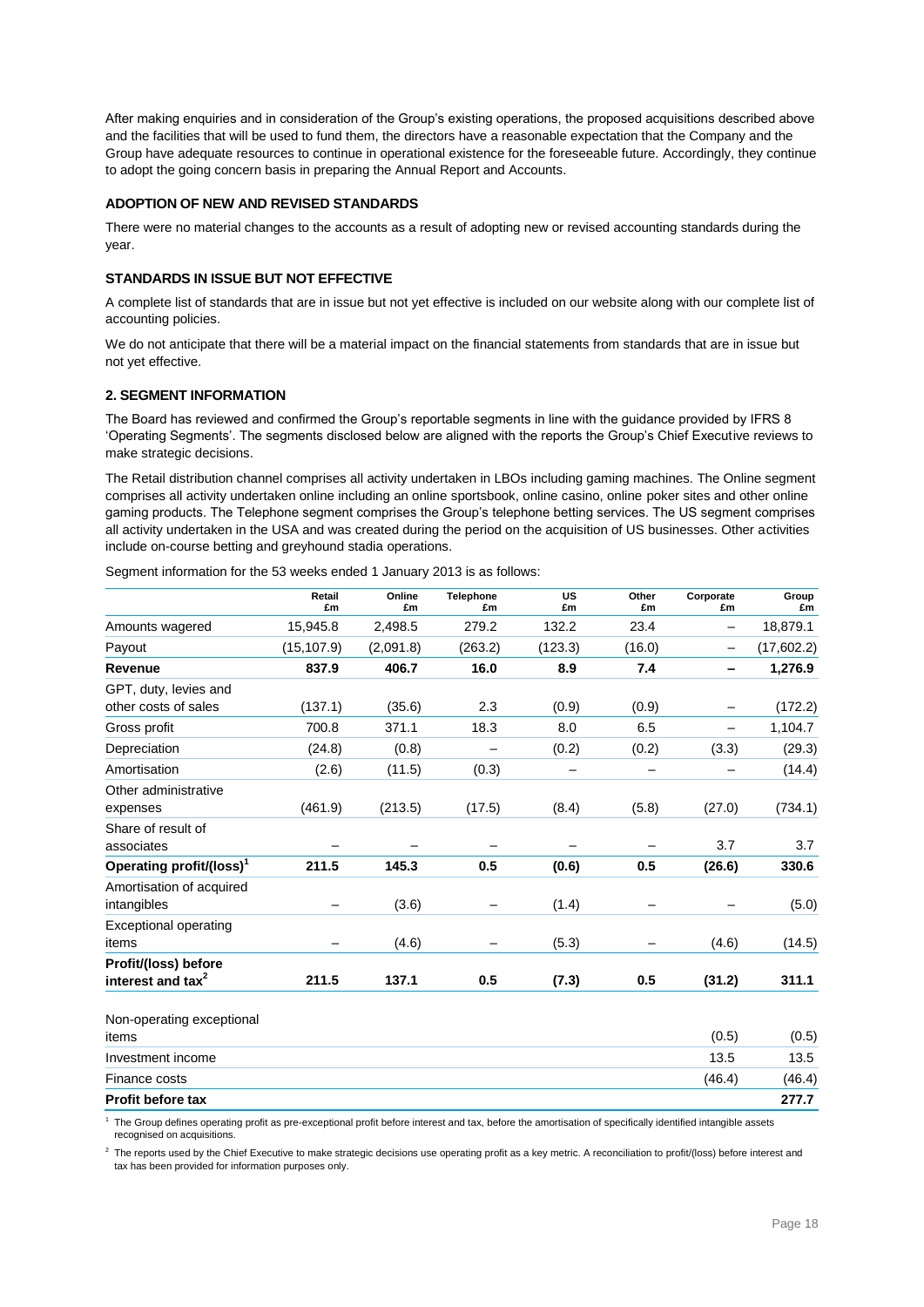|                                                              | Retail<br>£m | Online<br>£m | <b>Telephone</b><br>£m | <b>US</b><br>£m | Other<br>£m | Corporate<br>£m          | Group<br>£m |
|--------------------------------------------------------------|--------------|--------------|------------------------|-----------------|-------------|--------------------------|-------------|
| <b>Statement of Financial</b><br><b>Position information</b> |              |              |                        |                 |             |                          |             |
| Total segment assets                                         | 1.354.4      | 346.2        | 0.8                    | 50.2            | 11.6        | 100.5                    | 1.863.7     |
| Total segment liabilities                                    | (65.9)       | (104.3)      | (1.7)                  | (8.9)           | (0.1)       | (486.1)                  | (667.0)     |
| Included within total<br>assets:                             |              |              |                        |                 |             |                          |             |
| Goodwill                                                     | 681.0        | 183.9        |                        | 18.4            | 7.1         |                          | 890.4       |
| Other intangibles with<br>indefinite lives                   | 484.6        | -            |                        |                 |             | $\overline{\phantom{0}}$ | 484.6       |
| Investment in associates                                     |              | -            |                        |                 |             | 12.6                     | 12.6        |
| Capital additions                                            | 39.3         | 20.8         |                        | 1.2             |             |                          | 61.3        |

Segment information for the 52 weeks ended 27 December 2011:

|                                                    | Retail<br>£m | Online<br>£m | <b>Telephone</b><br>£m | Other<br>£m              | Corporate<br>£m | Group<br>£m |
|----------------------------------------------------|--------------|--------------|------------------------|--------------------------|-----------------|-------------|
| Amounts wagered                                    | 15,640.0     | 1,874.2      | 370.9                  | 26.3                     | -               | 17,911.4    |
| Payout                                             | (14, 850.3)  | (1,552.9)    | (352.7)                | (18.8)                   | -               | (16, 774.7) |
| Revenue                                            | 789.7        | 321.3        | 18.2                   | 7.5                      | -               | 1,136.7     |
| GPT, duty, levies and other costs of               |              |              |                        |                          |                 |             |
| sales                                              | (131.2)      | (28.5)       | (2.9)                  | (1.0)                    |                 | (163.6)     |
| Gross profit                                       | 658.5        | 292.8        | 15.3                   | 6.5                      |                 | 973.1       |
| Depreciation                                       | (24.6)       | (0.5)        |                        | (0.2)                    | (1.9)           | (27.2)      |
| Amortisation                                       | (1.6)        | (8.7)        | (0.3)                  |                          |                 | (10.6)      |
| Other administrative expenses                      | (435.5)      | (176.8)      | (19.3)                 | (5.7)                    | (24.7)          | (662.0)     |
| Share of result of associates                      | -            | -            |                        | $\overline{\phantom{m}}$ | 2.4             | 2.4         |
| Operating profit/(loss) <sup>1</sup>               | 196.8        | 106.8        | (4.3)                  | 0.6                      | (24.2)          | 275.7       |
| Amortisation of acquired intangibles               |              | (3.6)        |                        | -                        |                 | (3.6)       |
| Exceptional operating items                        | (1.9)        |              | (46.6)                 |                          | (1.7)           | (50.2)      |
| Profit/(loss) before interest and tax <sup>2</sup> | 194.9        | 103.2        | (50.9)                 | 0.6                      | (25.9)          | 221.9       |
| Non-operating exceptional items                    |              |              |                        |                          | (1.8)           | (1.8)       |
| Investment income                                  |              |              |                        |                          | 15.0            | 15.0        |
| Finance costs                                      |              |              |                        |                          | (47.7)          | (47.7)      |

**Profit before tax 187.4** <sup>1</sup> The Group defines operating profit as pre-exceptional profit before interest and tax, before the amortisation of specifically identified intangible assets recognised on acquisitions.

 $^2$  The reports used by the Chief Executive to make strategic decisions use operating profit as a key metric. A reconciliation to profit/(loss) before interest and tax has been provided for information purposes only.

|                                                              | Retail<br>£m | Online<br>£m | <b>Telephone</b><br>£m | Other<br>£m | Corporate<br>£m | Group<br>£m |
|--------------------------------------------------------------|--------------|--------------|------------------------|-------------|-----------------|-------------|
| <b>Statement of Financial</b><br><b>Position information</b> |              |              |                        |             |                 |             |
| Total segment assets                                         | 1.394.0      | 324.1        | 2.4                    | 14.1        | 58.6            | 1,793.2     |
| Total segment liabilities                                    | (67.6)       | (95.0)       | (3.6)                  | (0.2)       | (565.5)         | (731.9)     |
| Included within total assets:                                |              |              |                        |             |                 |             |
| Goodwill                                                     | 681.0        | 183.9        |                        | 7.1         |                 | 872.0       |
| Other intangibles with indefinite lives                      | 484.6        |              |                        |             | -               | 484.6       |
| Investment in associates                                     | –            |              |                        |             | 10.9            | 10.9        |
| Capital additions                                            | 41.2         | 19.7         |                        |             |                 | 60.9        |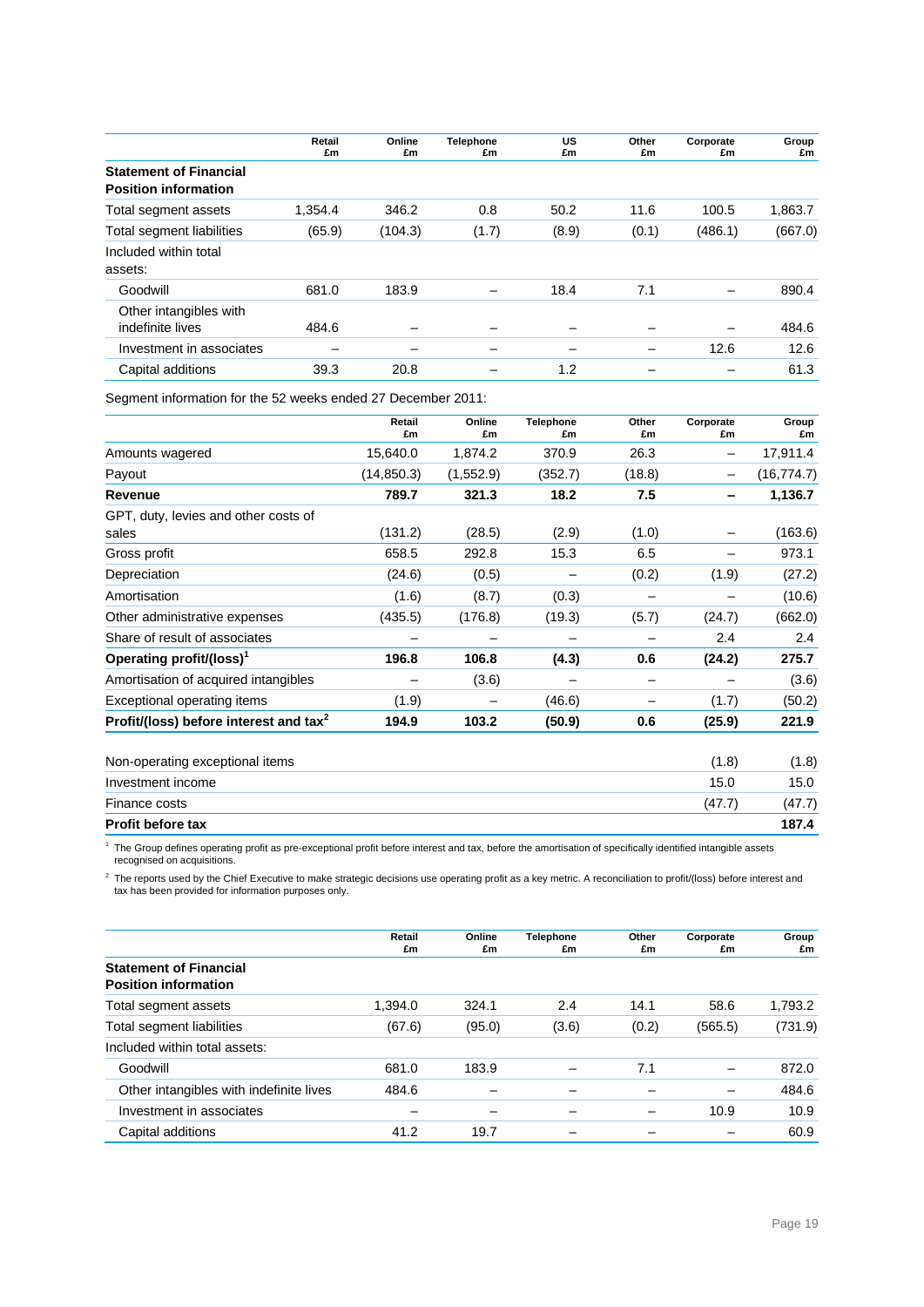Net assets/(liabilities) have been allocated by segment based on the information reviewed by the Group's chief operating decision maker. Corporate net assets include net borrowings, and pension liability as well as any assets and liabilities that cannot be allocated to a particular channel other than on an arbitrary basis.

There are no inter-segmental sales within the Group.

Revenues and non-current assets by geographical area are as follows:

|                   | Revenues                                   |                                                |                         | Non-current assets        |
|-------------------|--------------------------------------------|------------------------------------------------|-------------------------|---------------------------|
|                   | 53 weeks<br>ended<br>January<br>2013<br>£m | 52 weeks<br>ended<br>27 December<br>2011<br>£m | 1 January<br>2013<br>£m | 27 December<br>2011<br>£m |
| United Kingdom    | 1,164.1                                    | 1.051.4                                        | 1,596.0                 | 1,593.5                   |
| Rest of the World | 112.8                                      | 85.3                                           | 89.2                    | 50.2                      |
|                   | 1,276.9                                    | 1,136.7                                        | 1,685.2                 | 1,643.7                   |

The revenue information is based on the location of the customer. Non-current asset information is based on physical location (for tangible assets) or primary operating location of the company using the asset (for intangible assets).

The reconciliation of segment assets/(liabilities) to the Consolidated Statement of Financial Position is as follows:

|                                    |                         | Assets                    |                         | Liabilities               |  |
|------------------------------------|-------------------------|---------------------------|-------------------------|---------------------------|--|
|                                    | 1 January<br>2013<br>£m | 27 December<br>2011<br>£m | I January<br>2013<br>£m | 27 December<br>2011<br>£m |  |
| Total segment assets/(liabilities) | 1.863.7                 | 1.793.2                   | (667.0)                 | (731.9)                   |  |
| Corporation tax liabilities        |                         |                           | (38.7)                  | (30.0)                    |  |
| Deferred tax assets/(liabilities)  | 11.5                    | 15.1                      | (132.5)                 | (146.8)                   |  |
| Total assets/(liabilities)         | 1.875.2                 | 1,808.3                   | (838.2)                 | (908.7)                   |  |

### **3. EXCEPTIONAL ITEMS**

Exceptional items are those items the Group considers to be non-recurring or material in nature that should be brought to the reader's attention in understanding the Group's financial performance. Exceptional items are as follows:

|                                                       | 53 weeks<br>ended | 52 weeks<br>ended   |
|-------------------------------------------------------|-------------------|---------------------|
|                                                       | 1 January<br>2013 | 27 December<br>2011 |
|                                                       | £m                | £m                  |
| Operating                                             |                   |                     |
| Spanish back taxes <sup>1</sup>                       | (4.6)             |                     |
| Potential acquisition <sup>2</sup>                    | (4.6)             |                     |
| US acquisition costs <sup>3</sup>                     | (5.3)             | (1.7)               |
| Telephone business asset impairments <sup>4</sup>     |                   | (46.6)              |
| Disposal of trade in Republic of Ireland <sup>5</sup> |                   | (1.9)               |
|                                                       | (14.5)            | (50.2)              |
| Non-Operating                                         |                   |                     |
| Fair value loss on hedging arrangements <sup>6</sup>  | (0.5)             | (1.8)               |
|                                                       | (0.5)             | (1.8)               |
| <b>Total exceptional items</b>                        | (15.0)            | (52.0)              |
|                                                       |                   |                     |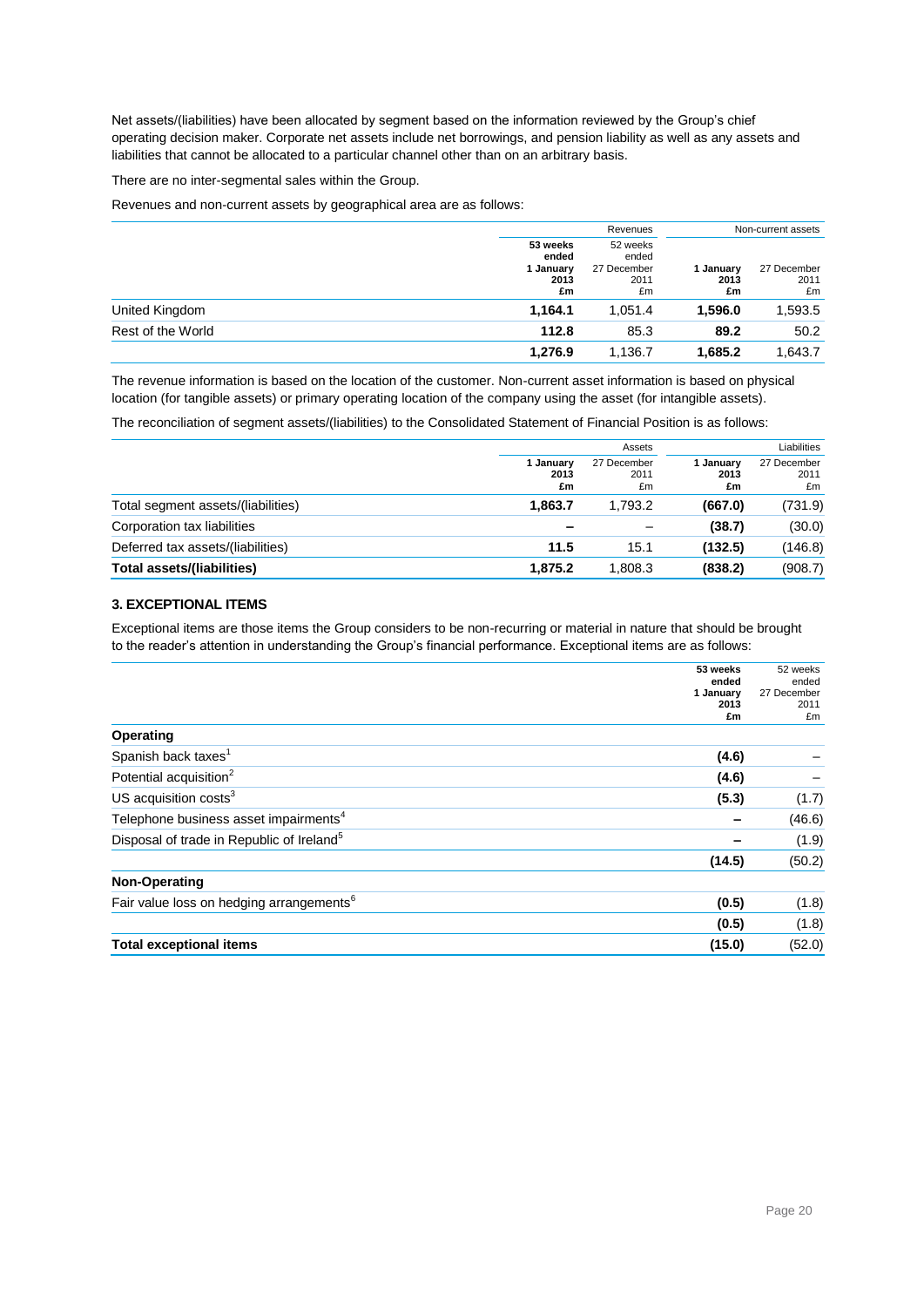#### The tax impact of exceptional items is as follows:

|                                                                               | 53 weeks<br>ended       | 52 weeks<br>ended         |
|-------------------------------------------------------------------------------|-------------------------|---------------------------|
|                                                                               | 1 January<br>2013<br>£m | 27 December<br>2011<br>£m |
| Tax credit in respect of Spanish back taxes <sup>1</sup>                      | 0.1                     |                           |
| Tax credit in respect of US acquisition costs <sup>3</sup>                    | 1.3                     |                           |
| Tax credit in respect of fair value loss on hedging arrangements <sup>6</sup> | 0.1                     | 0.6                       |
|                                                                               | 1.5                     | 0.6                       |

<sup>1</sup> During the period, the Group applied for and was granted a gaming licence in Spain. As part of that process the Group agreed to settle a back gaming taxes claim with the Spanish tax authorities which, including penalties and interest, totalled £4.6m.

<sup>2</sup> During the period, the Group made an offer to purchase Sportingbet plc, jointly with GVC Holdings plc. All due diligence and other costs incurred that are not contingent on the completion of the acquisition have been expensed as exceptional costs in the current period.

<sup>3</sup> During the 52 weeks to 27 December 2011, the Group signed binding agreements to acquire three USA-based businesses and the acquisitions were completed on 27 June 2012. Costs relating to those acquisitions and to the integration of the businesses into a single operation have been expensed as exceptional items.

<sup>4</sup> During the 52 weeks to 27 December 2011, following the continued decline in operating performance, a review of the carrying value of goodwill in line with the requirements of IAS 36 led the directors to write off the carrying value of goodwill and other fixed assets in the telephone division, with a combined value of £46.6m.

5 During the 52 weeks to 27 December 2011, the Group completed the sale of its remaining 15 shops in the Republic of Ireland to the Irish bookmaker<br>Boylesports for a cash consideration of €1.5m. This sale completed on 13 remaining assets, was expensed as an exceptional item.

<sup>6</sup> In 2012, the Group incurred £0.5m of valuation losses on ineffective interest rate derivatives.

## **4. INVESTMENT INCOME**

|                                          | 53 weeks<br>ended       | 52 weeks<br>ended         |
|------------------------------------------|-------------------------|---------------------------|
|                                          | 1 January<br>2013<br>£m | 27 December<br>2011<br>£m |
| Interest on bank deposits                | 0.6                     | 0.5                       |
| Expected return on pension scheme assets | 12.9                    | 14.5                      |
|                                          | 13.5                    | 15.0                      |

#### **5. FINANCE COSTS**

|                                                                          | 53 weeks<br>ended<br>1 January<br>2013<br>£m | 52 weeks<br>ended<br>27 December<br>2011<br>£m |
|--------------------------------------------------------------------------|----------------------------------------------|------------------------------------------------|
| Interest payable and similar charges:                                    |                                              |                                                |
| Bank loans, bonds and overdrafts                                         | 29.0                                         | 29.6                                           |
| Amortisation of finance costs                                            | 2.2                                          | 2.2                                            |
| Net interest payable                                                     | 31.2                                         | 31.8                                           |
| Loss on revaluation of amounts due to non-controlling interest (note 11) | 0.9                                          |                                                |
| Interest on pension scheme liabilities                                   | 14.3                                         | 15.9                                           |
|                                                                          | 46.4                                         | 47.7                                           |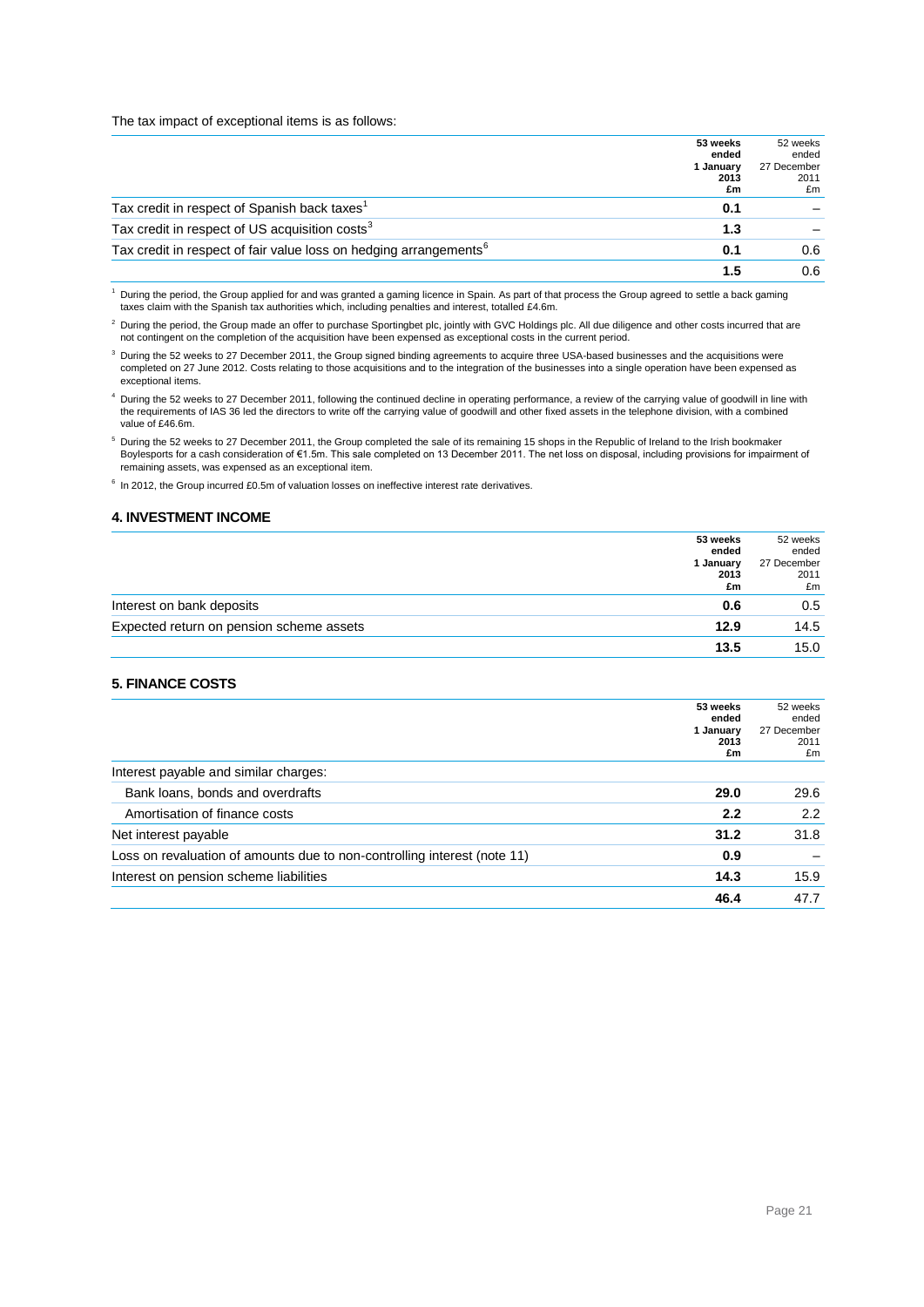## **6. TAX ON PROFIT ON ORDINARY ACTIVITIES**

The tax charge comprises:

|                                                   | 53 weeks<br>ended | 52 weeks<br>ended   |
|---------------------------------------------------|-------------------|---------------------|
|                                                   | 1 January<br>2013 | 27 December<br>2011 |
|                                                   | £m                | £m                  |
| Current tax:                                      |                   |                     |
| UK corporation tax                                | 60.9              | 50.6                |
| Overseas tax                                      | 2.2               | 1.3                 |
| Adjustment in respect of prior periods            | (2.2)             | (2.3)               |
| Total current tax charge                          | 60.9              | 49.6                |
| Deferred tax:                                     |                   |                     |
| Origination and reversal of temporary differences | 0.1               | 3.3                 |
| Impact from changes in statutory tax rates        | (12.6)            | (12.2)              |
| Adjustment in respect of prior periods            | (1.7)             | 0.2                 |
| Total deferred credit                             | (14.2)            | (8.7)               |
| Total tax on profit on ordinary activities        | 46.7              | 40.9                |

The effective tax rate in respect of ordinary activities before exceptional items is 16.5% (52 weeks ended 27 December 2011: 17.3%). The effective tax rate in respect of ordinary activities after exceptional items was 16.8% (52 weeks ended 27 December 2011: 21.8%). The current period's charge excluding exceptional items is lower than the UK statutory rate of 24.5% mainly due to a lower effective tax rate on the income of William Hill Online (defined in the Annual Report), a deferred tax credit resulting from the enacted reduction in the UK corporation tax rate to 23% and adjustments in respect of prior periods. The difference between the total tax shown above and the amount calculated by applying the standard rate of UK corporation tax to the profit before tax is as follows:

| 53 weeks ended<br>1 January 2013 |       | 52 weeks ended<br>27 December 2011 |       |
|----------------------------------|-------|------------------------------------|-------|
| £m                               | %     | £m                                 | %     |
| 277.7                            |       | 187.4                              |       |
| 68.0                             | 24.5  | 49.7                               | 26.5  |
| (12.6)                           | (4.5) | (12.2)                             | (6.5) |
| (8.6)                            | (3.1) | (9.4)                              | (5.0) |
| (0.9)                            | (0.3) | (0.6)                              | (0.3) |
| (3.9)                            | (1.4) | (2.1)                              | (1.1) |
| 4.7                              | 1.6   | 15.5                               | 8.2   |
| 46.7                             | 16.8  | 40.9                               | 21.8  |
|                                  |       |                                    |       |

The Group earns its profits primarily in the UK and therefore the tax rate used for tax on Group profit for the purposes of this analysis is the standard rate for UK corporation tax.

The UK government has announced future decreases in the UK corporation tax rate to 21.0% by 2014. The impact of these proposed rate changes would be to reduce the net deferred tax liabilities in the Statement of Financial Position from £121.0m to £110.4m if the UK timing differences were all to reverse at 21.0%.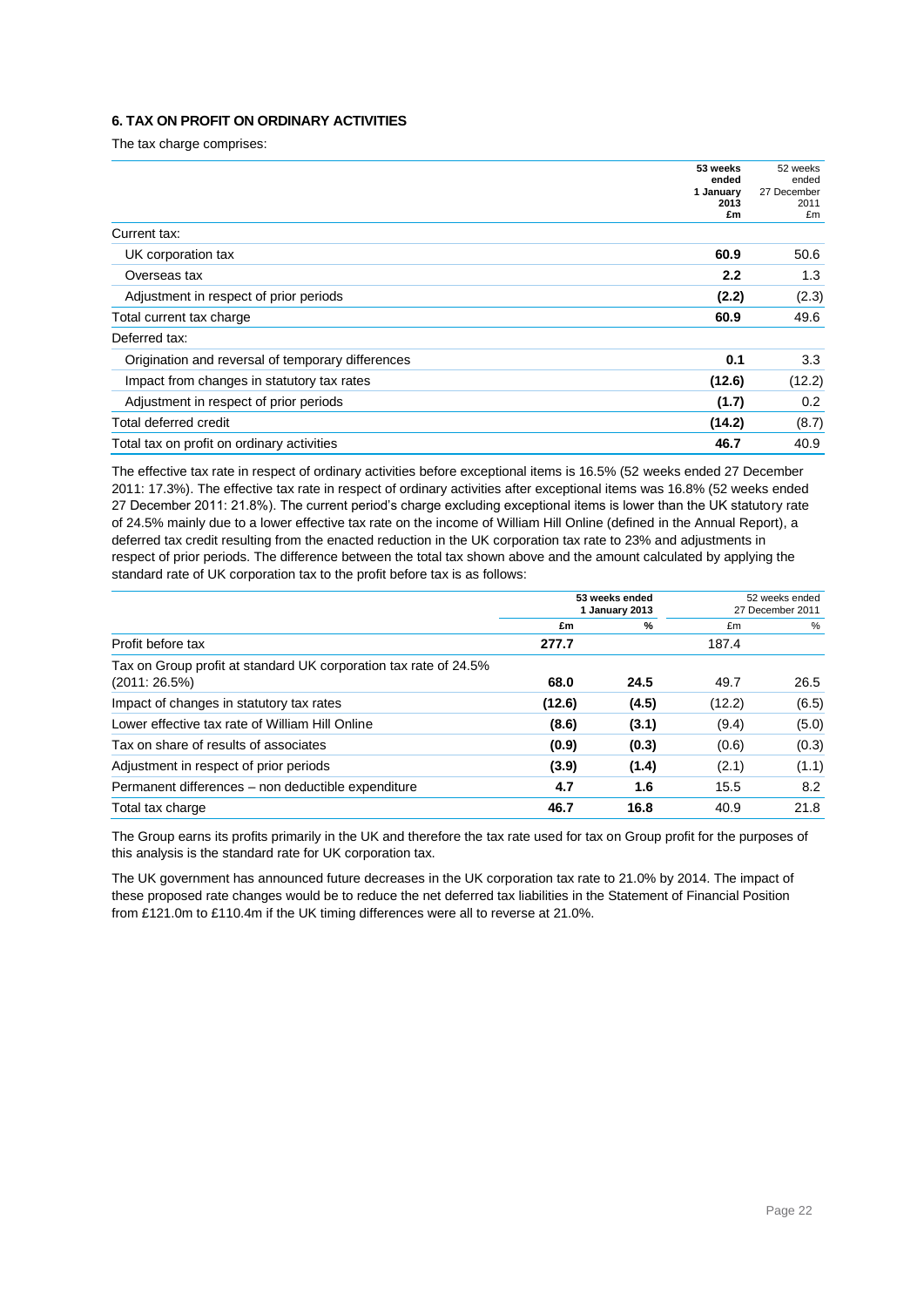## **7. DIVIDENDS PROPOSED AND PAID**

|                                        | 53 weeks<br>ended<br>1 January<br>2013<br>Per share | 52 weeks<br>ended<br>27 December<br>2011<br>Per share | 53 weeks<br>ended<br>1 January<br>2013<br>£m | 52 weeks<br>ended<br>27 December<br>2011<br>£m |
|----------------------------------------|-----------------------------------------------------|-------------------------------------------------------|----------------------------------------------|------------------------------------------------|
| Equity shares:                         |                                                     |                                                       |                                              |                                                |
| - current period interim dividend paid | 3.4 <sub>p</sub>                                    | 2.9 <sub>p</sub>                                      | 24.0                                         | 20.3                                           |
| - prior period final dividend paid     | 6.7p                                                | 5.8p                                                  | 47.1                                         | 40.6                                           |
|                                        | 10.1 <sub>p</sub>                                   | 8.7p                                                  | 71.1                                         | 60.9                                           |
|                                        |                                                     |                                                       |                                              |                                                |
| Proposed dividend                      | 7.8p                                                | 6.7p                                                  | 55.0                                         | 47.1                                           |

The proposed final dividend of 7.8p will, subject to shareholder approval, be paid on 7 June 2013 to all shareholders on the register on 15 March 2013. In line with the requirements of IAS 10 – 'Events after the Reporting Period', this dividend has not been recognised within these results.

Under an agreement signed in November 2002, The William Hill Holdings 2001 Employee Benefit Trust agreed to waive all dividends. Details of shares held by the William Hill Holdings 2001 Employee Benefit Trust and in treasury are given in note 10. The Company estimates that 705.4m shares will qualify for the final dividend.

## **8. EARNINGS PER SHARE**

The earnings per share figures for the respective periods are as follows:

|                                                                          | 53 weeks ended 1 January 2013 |         |                |       | 52 weeks ended 27 December 2011 |                |                               |  |
|--------------------------------------------------------------------------|-------------------------------|---------|----------------|-------|---------------------------------|----------------|-------------------------------|--|
|                                                                          | Potentially<br>dilutive share |         |                |       |                                 |                | Potentially<br>dilutive share |  |
|                                                                          | <b>Basic</b>                  | options | <b>Diluted</b> | Basic | options                         | <b>Diluted</b> |                               |  |
| Profit after tax attributable to equity<br>holders of the parent for the |                               |         |                |       |                                 |                |                               |  |
| financial period £m                                                      | 189.8                         |         | 189.8          | 115.2 |                                 | 115.2          |                               |  |
| Exceptional items (note 3) £m                                            | 13.7                          |         | 13.7           | 52.0  |                                 | 52.0           |                               |  |
| Exceptional items - tax charge                                           |                               |         |                |       |                                 |                |                               |  |
| $(note 3)$ $Em$                                                          | (1.5)                         |         | (1.5)          | (0.6) |                                 | (0.6)          |                               |  |
| Amortisation of intangibles £m                                           | 4.5                           |         | 4.5            | 2.6   |                                 | 2.6            |                               |  |
| Adjusted profit after tax for the                                        |                               |         |                |       |                                 |                |                               |  |
| financial period £m                                                      | 206.5                         |         | 206.5          | 169.2 |                                 | 169.2          |                               |  |
| Weighted average number of shares                                        |                               |         |                |       |                                 |                |                               |  |
| (million)                                                                | 703.1                         | 10.8    | 713.9          | 699.0 | 8.5                             | 707.5          |                               |  |
|                                                                          |                               |         |                |       |                                 |                |                               |  |
| Earnings per share (pence)                                               | 27.0                          | (0.4)   | 26.6           | 16.5  | (0.2)                           | 16.3           |                               |  |
| Amortisation adjustment (pence)                                          | 0.6                           |         | 0.6            | 0.4   |                                 | 0.4            |                               |  |
| Exceptional adjustment (pence)                                           | 1.8                           | (0.1)   | 1.7            | 7.3   | (0.1)                           | 7.2            |                               |  |
| Earnings per share – adjusted (pence)                                    | 29.4                          | (0.5)   | 28.9           | 24.2  | (0.3)                           | 23.9           |                               |  |

An adjusted earnings per share, based on profit for the period before exceptional items and before the amortisation of intangible assets arising on acquisitions, has been presented in order to highlight the underlying performance of the Group.

The basic weighted average number of shares excludes shares held by The William Hill Holdings 2001 Employee Benefit Trust and those shares held in treasury. The effect of this was to reduce the average number of shares by 0.9m in the 53 weeks ended 1 January 2013 (52 weeks ended 27 December 2011: 3.2m).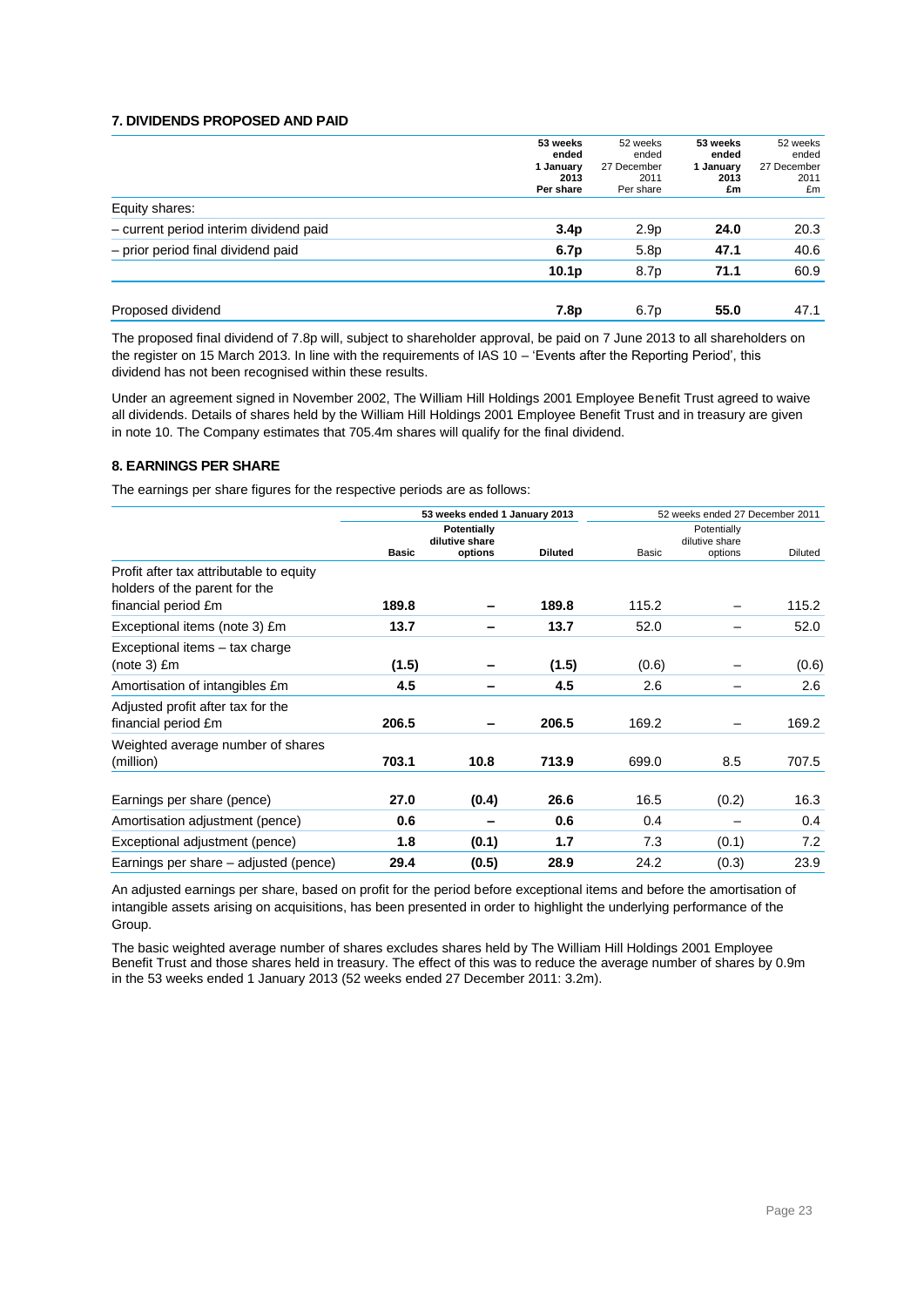### **9. BORROWINGS**

|                                                                                         | 1 January<br>2013<br>£m | 27 December<br>2011<br>£m |
|-----------------------------------------------------------------------------------------|-------------------------|---------------------------|
| Borrowings at amortised cost                                                            |                         |                           |
| Bank loans                                                                              | 110.0                   | 170.0                     |
| £300m 7.125% Guaranteed Notes due 2016                                                  | 300.0                   | 300.0                     |
| Less: expenses relating to bank loans                                                   | (3.8)                   | (5.1)                     |
| Less: discount on £300m 7.125% Guaranteed Notes due 2016 issued for £297.9m             | (1.2)                   | (1.5)                     |
| Less: expenses relating to £300m 7.125% Guaranteed Notes due 2016                       | (2.5)                   | (3.1)                     |
| Total Borrowings at amortised cost                                                      | 402.5                   | 460.3                     |
| Obligations under finance leases                                                        | 0.2                     | 0.3                       |
| <b>Total Borrowings</b>                                                                 | 402.7                   | 460.6                     |
| Less: amount shown as due for settlement in 12 months (shown under current liabilities) | (0.1)                   | (0.1)                     |
| Amount shown as due for settlement after 12 months                                      | 402.6                   | 460.5                     |
| The gross borrowings, including finance leases, are repayable as follows:               |                         |                           |
| Amounts due for settlement within one year                                              | 0.1                     | 0.1                       |
| In the second year                                                                      | 0.1                     |                           |
| In the third to fifth years inclusive                                                   | 410.0                   | 470.2                     |
| After more than five years                                                              |                         |                           |
|                                                                                         | 410.2                   | 470.3                     |

#### **Bank facilities**

As at 1 January 2013, the Group had the following bank facilities:

- 1. A committed bank loan facility of £550m provided by a syndicate of banks. At the period-end, £110m of this facility was drawn down. This facility is a Revolving Credit Facility ('RCF'), expiring in November 2015.
- 2. Committed Term Loan Facilities of £325m provided by a consortium of banks for the purpose of funding the acquisition of Sportingbet's Australian business and certain other assets and the grant of a call option over Sportingbet's Spanish business and the potential acquisition of the non-controlling interest in William Hill Online owned by Playtech. At the period end £nil of this facility was drawn down.
- 3. An overdraft facility of £5m, of which £nil was drawn down at the period-end.

#### £550m Revolving Credit Facility

Borrowings under the RCF are unsecured but are guaranteed by the Company and by William Hill Organization Limited, one of the principal operating subsidiaries of the Company.

Borrowings under the Facility incur interest at LIBOR plus a margin of between 2.00% and 2.75%, determined by the Group's consolidated Net Debt to EBITDA ratio as defined in the loan agreement. A commitment fee, equivalent to 40% of the margin, is also payable in respect of available but undrawn borrowings under the RCF.

The upfront participation and other fees plus associated costs incurred in arranging the RCF have been capitalised and offset against the loans in the Consolidated Statement of Financial Position and are being amortised on a straight line basis over the life of the facility.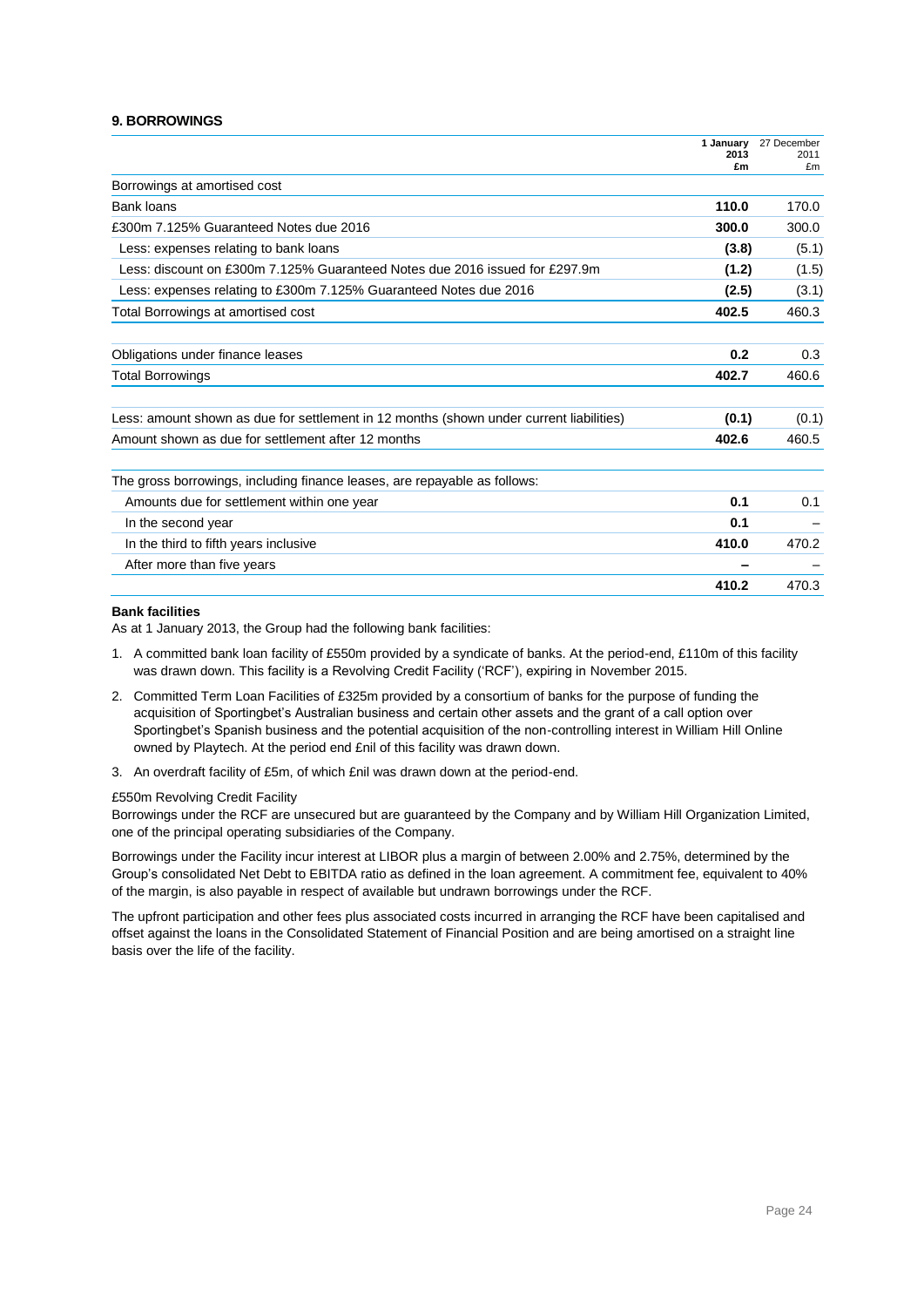#### £325m Term Loan Facility

The Facility is divided into two tranches of £225m and £100m to be used respectively for funding: (i) the acquisition of Sportingbet's Australian business and certain other assets and the purchase of a call option over Sportingbet's Spanish business and (ii) the potential acquisition of the non-controlling interest in William Hill Online owned by Playtech.

Borrowings under the Term Loan Facility are unsecured but are guaranteed by the Company and by William Hill Organization Limited, one of the principal operating subsidiaries of the Company.

Borrowings under the Facility incur interest at initially LIBOR plus a margin of 2.00% rising to 4.50% over time. A ticking fee of 0.5% is payable on the amount of the facility until the conditions for utilisation of the facility have been satisfied, following which a commitment fee, equivalent to 40% of the margin, is payable in respect of available but undrawn borrowings under the Term Loan Facility. The loans are subject to a duration fee should the loans be outstanding 12 months from the date of signing (20 December 2012). The Facility expires on 20 June 2014.

Borrowings are presented in the Consolidated Statement of Financial Position net of the upfront arrangement fees and associated costs incurred in arranging the Term Loan Facility. These are being amortised over the life of the facility.

#### **Corporate bonds**

As part of its strategy to diversify its funding sources, the Company issued £300m of corporate bonds to investors in 2009. These bonds mature in November 2016 and are guaranteed by William Hill Organization Limited, a principal subsidiary of the Company. The bonds carry a coupon of 7.125% but together with the discount on issue of the bonds bear an effective interest rate of 7.25%. Finance fees and associated costs incurred on the issue of the bonds together with the discount on issue have been capitalised in the Consolidated Statement of Financial Position and are being amortised over the life of the bonds using the effective interest rate method.

#### **Obligations under finance leases**

The Group has finance leases for various items of plant, equipment, fixtures and fittings. The interest rate inherent in the leases is fixed at the contract date for all of the lease term. All leases are on a fixed repayment basis and no arrangements have been entered into for contingent rental payments. The average effective interest rate contracted approximates 1% (52 weeks ended 27 December 2011: 1%) per annum. The Group's obligations under finance leases are small; accordingly there is no meaningful difference between contractual minimum lease payments and their present value. The fair value of the Group's lease obligations approximates their carrying value.

#### **Overdraft facility**

At 1 January 2013, the Group had an overdraft facility with National Westminster Bank plc of £5m (27 December 2011: £5m). The balance on this facility at 1 January 2013 was £nil (27 December 2011: £nil).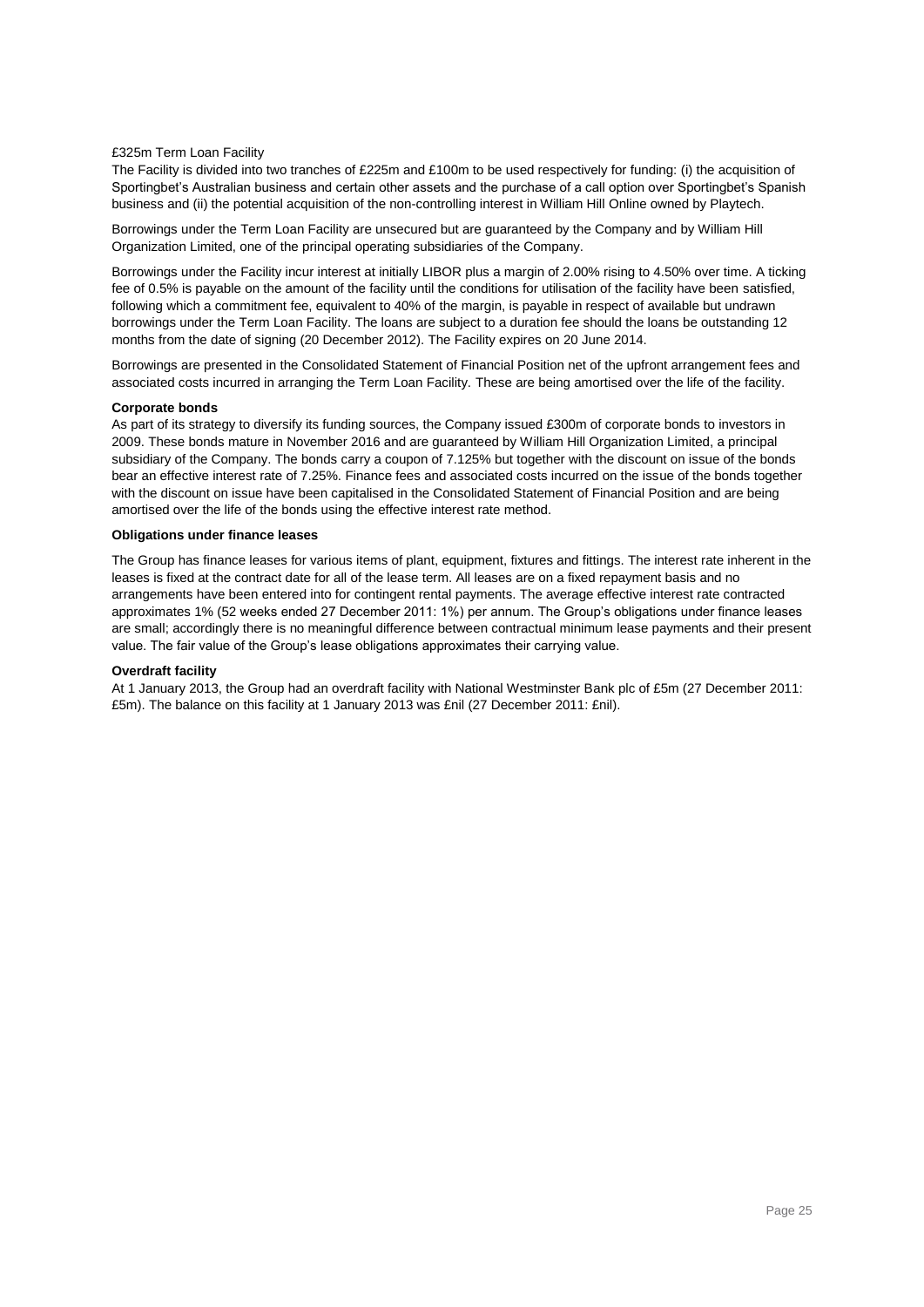### **10. OWN SHARES**

| At 28 December 2011                  |        |
|--------------------------------------|--------|
|                                      | (11.7) |
| Transfer of own shares to recipients | 9.0    |
| At 1 January 2013                    | (2.7)  |

## Own shares held comprise:

|                           | 1 January 2013      |                               | 27 December 2011 |                     |                        |            |
|---------------------------|---------------------|-------------------------------|------------------|---------------------|------------------------|------------|
|                           | Number<br>of shares | <b>Nominal</b><br>value<br>£m | Cost<br>£m       | Number<br>of shares | Nominal<br>value<br>£m | Cost<br>£m |
| William Hill Holdings EBT | 500,000             | 0.1                           | 2.7              | 2.204.000           | 0.2                    | 117        |

The shares held in the William Hill Holdings EBT were purchased at a weighted average price of £5.32 (27 December 2011: £5.32).

#### **11. NON-CONTROLLING INTEREST (NCI)**

The NCI relates to the 29% share in William Hill Online owned by Playtech Limited.

Payments are made to Playtech by the Group subsidiaries under various service and equity agreements. The Group considers the substance of individual payments in determining their accounting treatment. Where it is concluded that the payments are in respect of Playtech's investment in the Group's subsidiary, they are treated as profits attributable to the NCI. Where they represent additional services rendered, they are disclosed within operating costs in the Online segment.

During 2011, William Hill Online opened a telebetting operation in Gibraltar. The Group agreed with Playtech that Playtech would not take a share in the profits of the new telephone business but would receive a £1m annual payment as compensation for use of shared services. This transaction effectively restricts Playtech's interest in the new telephone business to £1m annually. This annual fee has been recognised as a liability. There are circumstances under which this annual fee would be forfeited by Playtech, in which case this liability will reverse.

A reconciliation of movements in the NCI is provided in the Consolidated Statement of Changes in Equity.

#### **Call option**

Under the terms of the joint venture agreement with Playtech, the Group has call options over Playtech's 29% interest in William Hill Online, exercisable in March 2013 and March 2015. The valuation of Playtech's interest is to be determined by independent third parties.

On 29 November 2012, the William Hill Board commenced the contractual valuation process ahead of the potential exercise of its option to acquire the minority stake in William Hill Online. On 1 March 2013 the Group announced its intention to exercise its call option to acquire the non-controlling stake in William Hill Online owned by Playtech for a consideration of £424m. The acquisition will be funded from a fully underwritten rights issue, with the balance from the second tranche of the new Term Loan (details of which are set out in note 9). Pursuant to the call option, Playtech has the right to elect for a portion of the consideration the proposed acquisition to be satisfied by the issue to it of Ordinary Shares not exceeding 9.99 per cent. of the issued share capital of William PLC at the relevant time. Playtech has informed the company of its preliminary intention not to elect to take Ordinary Shares as consideration and, as such, the documentation required to complete the call option will reflect consideration payable wholly in cash.

It is important to note that in the event the Group fails to complete the proposed acquisition by 30 April 2013, its additional rights to exercise the call option in 2015 will terminate, which would leave the Group without a formal mechanism to acquire the 29% of William Hill Online it does not already own.